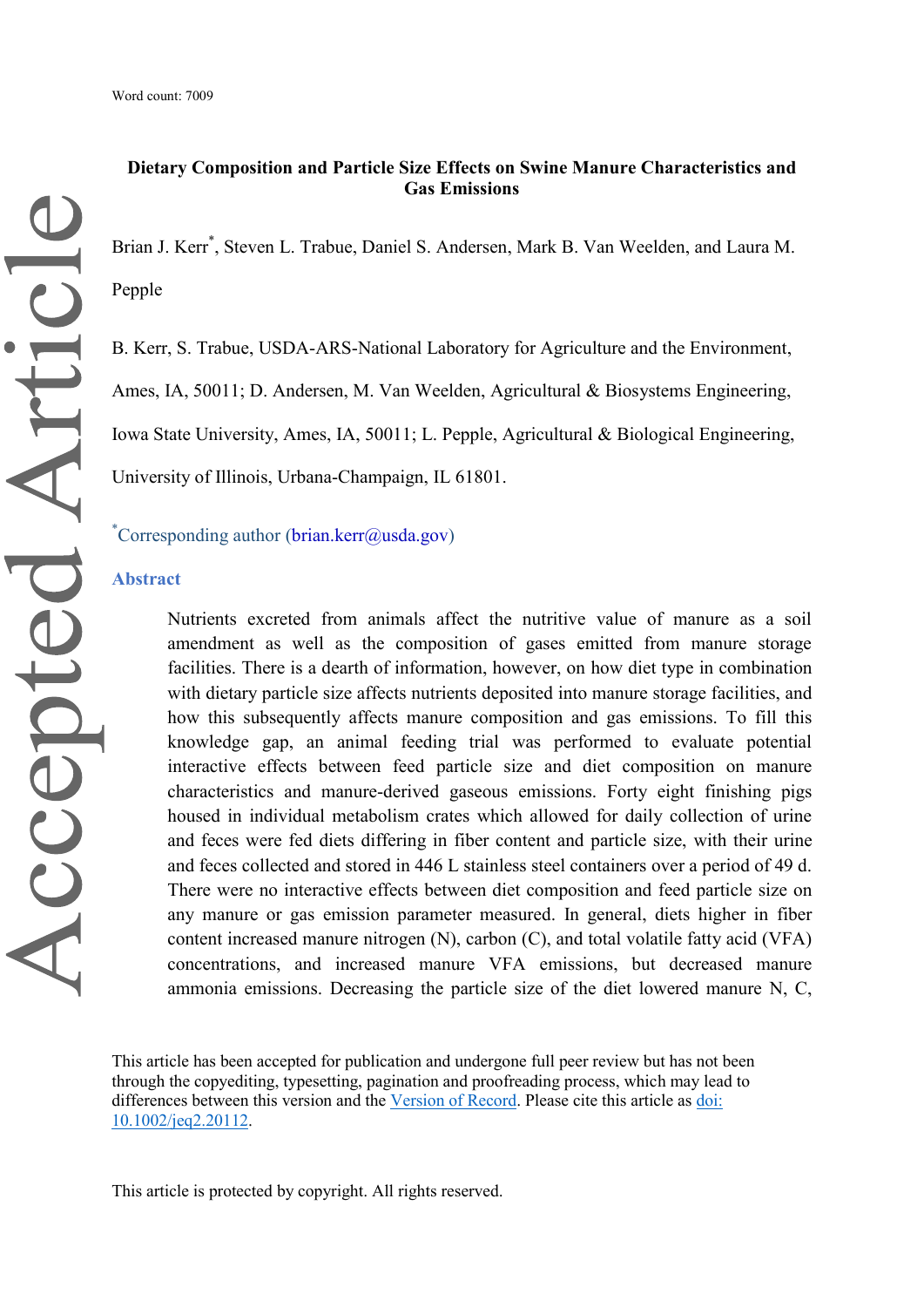VFA, phenolics, and indole concentrations, and decreased manure emissions of total VFA. Neither diet composition nor particle size had an impact on manure greenhouse gas emissions (GHG).

### **Core Ideas**

- Increasing dietary fiber increases swine manure N, C, and total VFA concentrations.
- Reducing dietary particle size reduces swine manure N, C, and total VFA concentrations.
- Neither dietary fiber content nor particle size affect swine manure GHG emissions.
- 10% and 16% of C intake is lost in the manure and gas emissions, respectively.
- 28% and 37% of N intake is lost in the manure and gas emissions, respectively.

### Abbreviations:

ARISA, automated ribosomal intergenetic spacer analysis; C, carbon;  $CH_4$ , methane;  $CO_2$ , carbon dioxide; CSBM, corn-soybean meal; DistLM, Distanced-based Linear Model; DDGS, distillers dried grains with solubles; FFAP, free fatty acid phase; GC, gas chromatography; GHG, greenhouse gas;  $H_2S$ , hydrogen sulfide; MS, mass spectrometer; N, nitrogen; N<sub>2</sub>O, nitrous oxide; NH<sub>3</sub>, ammonia; NH<sub>4</sub>-N, ammoniacal nitrogen; S, sulfur; SBM, soybean meal; SH, soybean hulls; TDS, thermal desorption; VFA, volatile fatty acids; VOC, volatile organic compounds; VSC, volatile sulfur compounds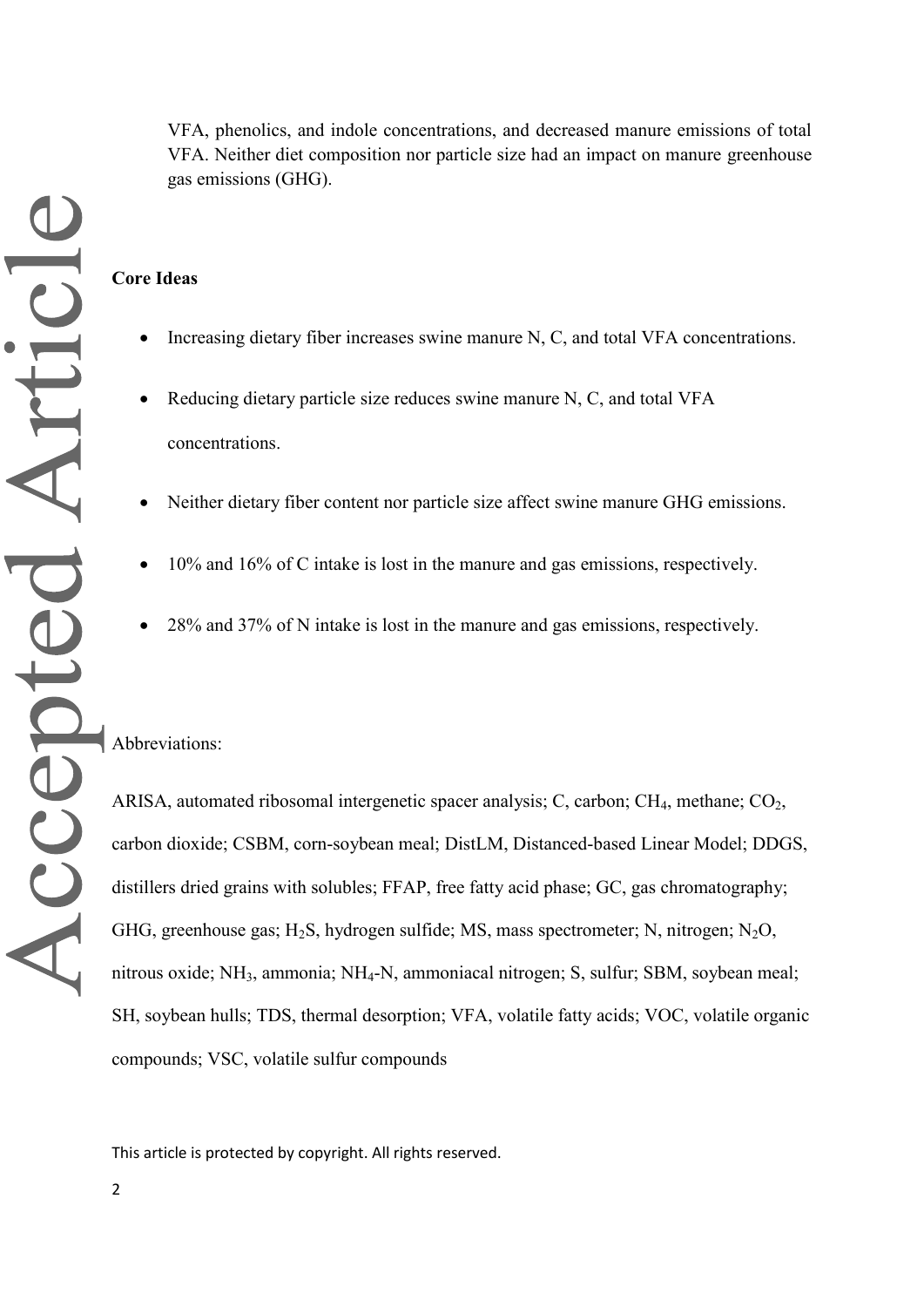Feed represent approximately 70% of the cost of pork production (Schnept, 2011; Iowa State Accepted Article University Extension, 2018). As a consequence, diet formulation is an important component of economically viable swine production, where various feedstuffs are combined based on their total and digestible energy, as well as their nutrient contents, to meet energy and nutrient needs for animal maintenance and growth. Processing methods (e.g., grinding, extruding or roasting) and additives (e.g., enzymes) can improve the digestibility of feedstuffs for swine; however, diets fed to growing pigs are not fully digested in the animal's gastrointestinal tract even when feed additives or processing methods have been used to improve their digestibility (NRC, 2012). As a result, these undigested feed components are excreted as feces and urine and allowed to accumulate in manure storage systems (Kerr, 2003; Le et al., 2005). Within manure storage structures, undigested feed components undergo microbial degradation, which may be aerobic (mineralization) or anaerobic (fermentation) depending on the manure storage conditions, which results in emission of numerous gases over time (Trabue et al., 2016a). These gases include greenhouse gases (GHG; methane (CH<sub>4</sub>); nitrous oxide (N<sub>2</sub>O), ammonia (NH<sub>3</sub>), hydrogen sulfide  $(H_2S)$ , and volatile organic compounds (VOC) that cause malodor. Characterizing the impact of diet composition on manure characteristics and gas emissions has been an ongoing research theme (Canh et al., 1998a,b,c; Mroz et al., 2000; Otto et al., 2003; Shriver et al., 2003; Portejoie et al., 2004; Clark et al., 2005; Le et al., 2005; Panetta et al., 2006; Leek et al., 2007). However, little attention has focused on the impact of dietary particle size on swine manure composition and gas emissions, despite the fact that processing (e.g., grinding) improves the digestibility of many dietary components (Hancock

This article is protected by copyright. All rights reserved.

and Behnke, 2001; Richert and DeRouchey, 2010). Therefore, an animal feeding trial was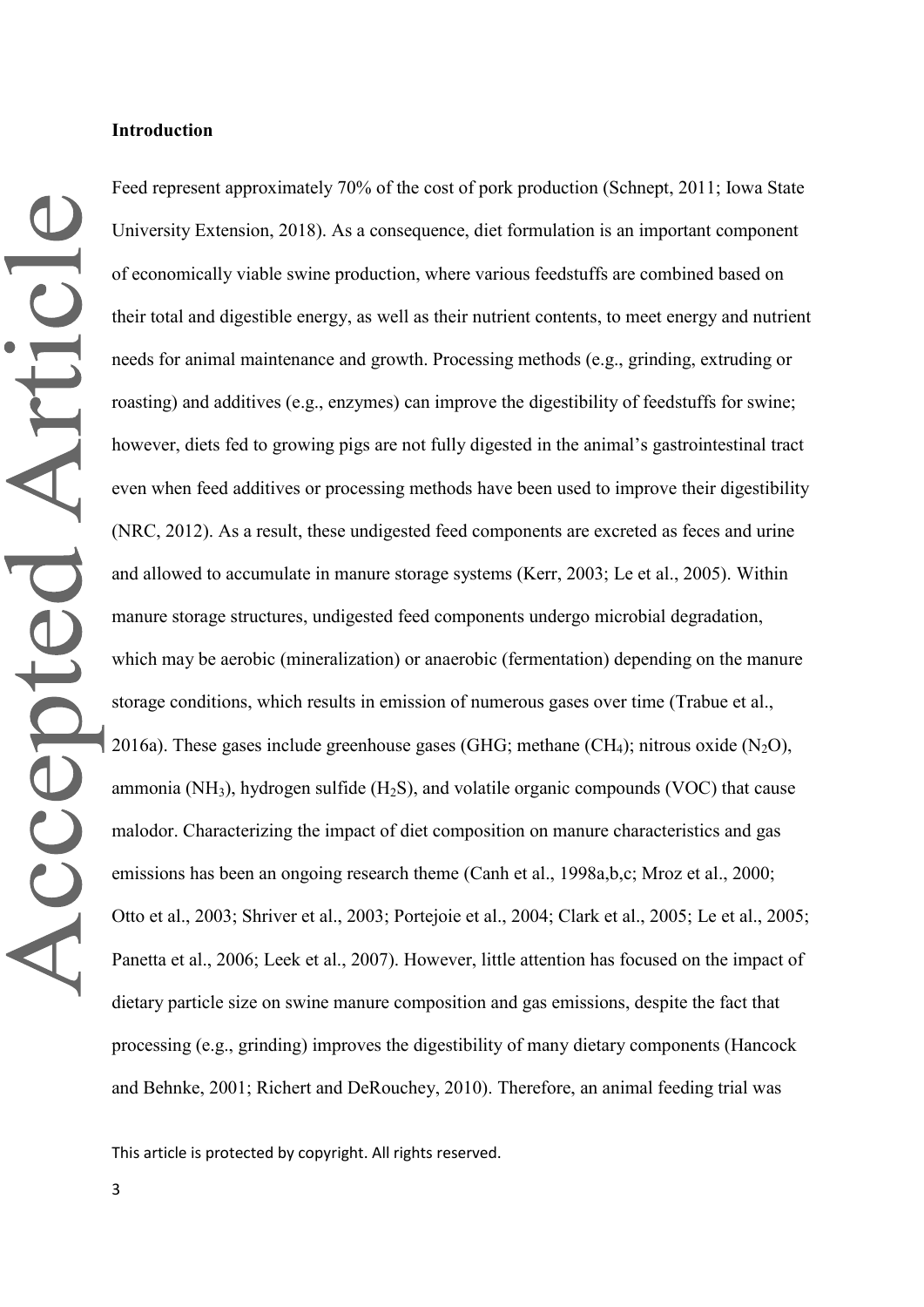conducted to determine potential interactive effects of diet composition and diet particle size on manure carbon (C), nitrogen (N), and sulfur (S) contents, manure characteristics (i.e., pH, ammoniacal nitrogen (NH4-N), sulfide, volatile sulfur compounds (VSC), and VOC), and gas emissions (NH3, VSC, VOC, and GHG) when fed to finishing pigs using an experimental manure storage system.

#### **Materials and Methods**

#### **Diets and Experimental Design**

The experiment was approved by the Iowa State University Animal Care and Use Committee. Two groups of 24 gilts (initial body weight =  $119.5 \pm 8.0$  kg) were randomly allotted to individual metabolism crates  $(1.2 \times 2.4 \text{ m})$  that allowed for total but separate collection of feces and urine. Crates were equipped with stainless steel feeders and nipple waterers, which allowed the pigs unlimited access to fresh water. Ambient temperature in the metabolism room was maintained at approximately 18°C, and lighting was provided continuously. Gilts were fed twice daily (0700 and 1900 h) an amount of feed that approximated 3% of their body weight for 49 d, which is considered near full feed. Gilts were fed one of three corn-based diets in a  $3 \times 2$  factorial arrangement, with the 3 diet formulations consisting of: (1) a low fiber, corn--soybean meal (CSBM) diet, (2) a high fiber diet containing corn and 35% corn-distillers dried grains with solubles (DDGS), or (3) a high fiber diet containing corn and 21% soybean hulls (SH). Each diet was formulated to meet or exceed the energy, amino acid, and mineral needs according to NRC (2012) recommendations. Composition of the three experimental diets is presented in Table 1. Total intake of dietary C, N, and S was calculated based on diet nutrient analyses data and actual feed intake (feed offered less feed not consumed), which was subsequently used to calculate output of nutrients in manure and volatilized gases as a percent of nutrient intake. Diets were fed either in their originally milled form or a ground to a reduced particle size using a hammer mill. The analyzed geometrical mean of particle size for the coarsely ground diet was  $631 \pm 35$  µm and  $374 \pm 29$  µm for the finely ground diet, as determined using a 13 sieve stack with automatic shaker (Tyler RoTap, Mentor, OH) as described by Baker and Herrman (2002).

Each group of gilts was fed for a 49-d period. After each of the twice-daily feedings, the total amount of feces and urine from each metabolism crate was collected from under the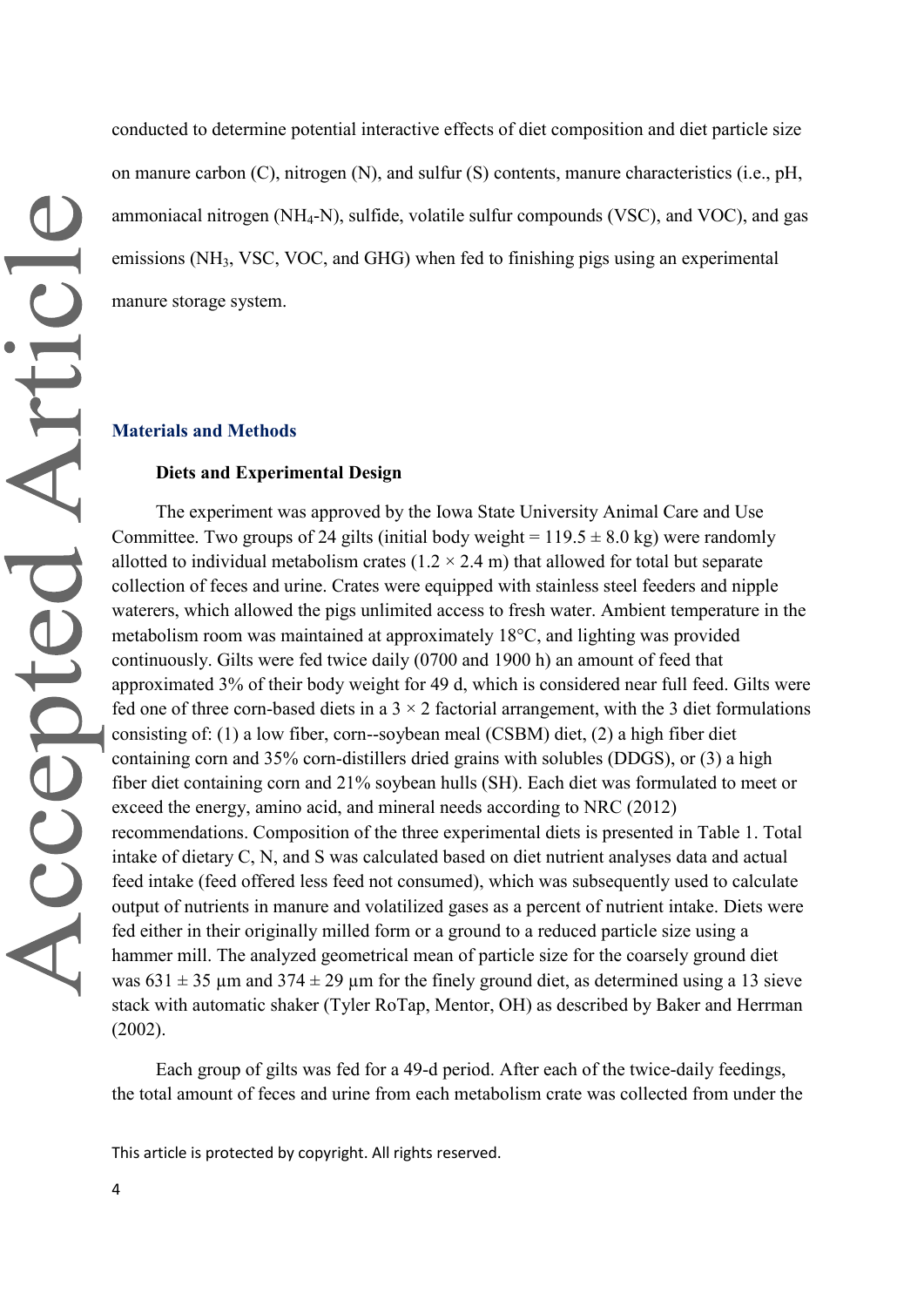metabolism crate and added in totality to its assigned enclosed manure storage container (one crate assigned to its corresponding storage container). Each stainless steel manure storage container measured 61 cm high and was 96.5 cm in diameter. The lid on each container was fitted with threaded couplers to accompany fittings and piping from which to add manure and take air samples. Each sealed container contained an individual fan system that pulled a constant stream of air over the manure surface (approximately 2.95 m<sup>3</sup>/min) for 2 wk prior to the end of the trial. At the end of the trial (d 49), the gilts were removed from the room, the room cleaned with water and thethe tank manures allowed to sit for 2 d (no urine or feces added) between the end of the feeding trial (d 49) and air sampling (d 51) to reduce the influence of any animal-generated gases. Following air sampling, manure samples for analysis were obtained (d 54) after mixing each tank with a polyvinyl paddle to obtain a homogenous manure sample. After manure sampling from the first group of gilts, the manure in the tanks was mixed and drained to leave 10 cm of manure, which served as a fermentative seed stock for the second group of animals, prior to moving the gilts into the room.

#### **Diet and Manure Analyses**

Diets and manures were analyzed for C, N, and S by thermocumbustion (VarioMAX, Elementar Analysen Systeme GmbH, Hanau, Germany). Immediately after manure mixing, manure temperature was measured using a thermocouple thermometer (Fluke 51-Series II, Fluke Corp., Everett, WA) and pH using a pH meter (Corning Model 530, probe #476436, Corning Inc., Corning, NY). Manure total ammoniacal nitrogen  $(NH_4-N)$  was analyzed using an ammonium probe (Thermo Orion Meter 290A+, probe #9512) that was previously described in Trabue and Kerr (2014). In brief, 3 g of manure was weighed into a 100-mL beaker, after which 99 mL of deionized water and a stir bar were added. While mixing, 2 mL of ionic strength adjuster solution (Orion 951211, Thermo Fisher Scientific Inc.) were added. The pH of the mixture was maintained at  $\geq$ 11 in order for the probe to accurately measure NH4-N. The probe was inserted into the beaker, and the concentration was recorded. For manure sulfide, a sulfide probe (Thermo Orion Meter 290A+, probe #9616) was used to quantify sulfide levels as previously described in Trabue and Kerr (2014). In brief, 2 g manure was weighed into a 100 mL beaker, followed by 38 mL of degassed deionized water, 40 mL of SAOB solution (a glycine-ascorbic acid mixture used to prevent sulfide oxidation; Thermo Fisher Scientific Inc.), and a stir bar. The calibrated probe was inserted into each beaker and the sulfite concentration was recorded.

Manure volatile fatty acids, phenols, and indoles were analyzed as discussed in Weber et al. (2010). In brief, 4 g of manure was placed into a 15-mL polypropylene centrifuge tube and centrifuged at 21,000 × g for 23 minutes at 4°C. One mL of supernatant was removed and added to a 20 mL headspace vial (Agilent Technologies, Inc., Santa Clara, CA) in which it was acidified with 145 µL of o-phosphoric acid to a target pH of 2.0 to 2.5, salted with 0.3 g of NaCl, and then sealed with a screw-on cap with an injectable septum port (Part No. 5188-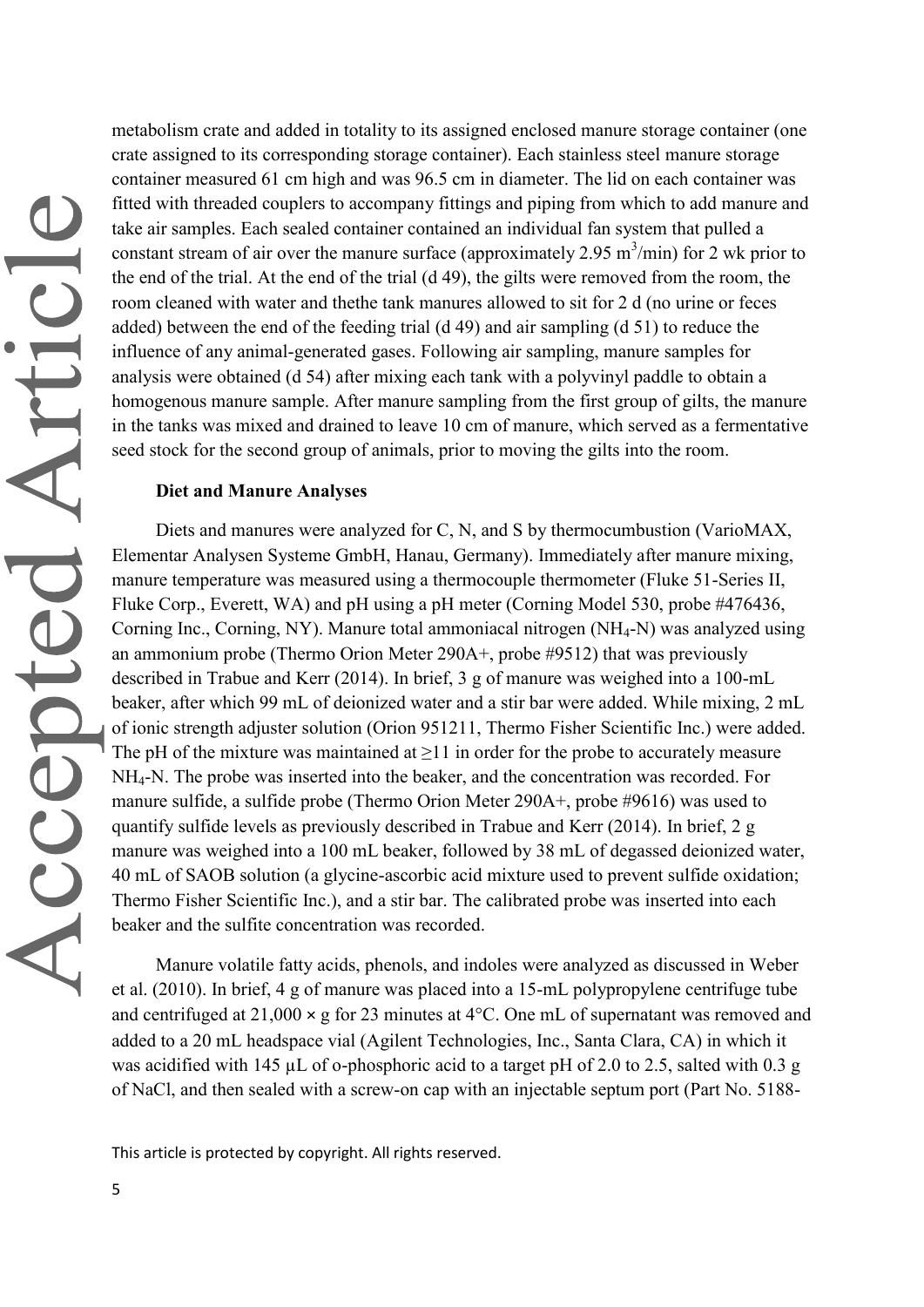2759, Agilent Technologies, Inc.). Samples were incubated at  $70^{\circ}$ C for 15 min on a robotic autosampler (MPS2, Gerstel, Inc.) and headspace contents sampled for 5 min using solid phase microextraction fibers (Cat No 57354-U, Supelco, Inc, Bellefonte, PA). Fibers were desorbed at 230°C for 300 s in the gas chromatography (GC) system inlet (Model 7980, Agilent Technologies, Inc.) equipped with a flame ionization detector and free fatty acid phase (FFAP) column (30 m  $\times$  0.25 mm  $\times$  0.25 µm; Agilent Technologies, Inc.). The GC parameters were as follows: splitless mode; inlet temperature, 230°C; inlet pressure, 24.56 psi; septum purge flow, 30 mL min<sup>-1</sup>; constant column flow 1 mL min<sup>-1</sup> (helium); and detector temperature, 300°C. The GC oven temperature program was: initial temperature, 100°C, 2 min hold; ramp of 10°C min<sup>-1</sup> to the final temperature of 240°C, hold for 2 min.

#### **Air Analyses**

Sampling occurred over a 3-d period, with the 3-d average used as headspace gas concentration for data analyses. Concentrations of  $NH_3$ ,  $H_2S$ ,  $CH_4$ , carbon dioxide (CO<sub>2</sub>), and N<sub>2</sub>O were measured from ambient room air and from exhaust air for each manure storage tank using a photoacoustic multi-gas analyzer (Model 1312, INNOVA AirTech Instruments A/S) and an H<sub>2</sub>S analyzer (API Model 101E, Teledyne Technologies, Inc.). Sampling details are discussed in Trabue and Kerr (2014). Concentrations of odorous VOC were measured from samples taken from ambient room air and exhaust air from each manure storage tank. Air samples were collected on sorbent tubes for thermal desorption (TDS) gas chromatography analysis as detailed in Trabue et al. (2010). In brief, air samples were collected on sorbent tubes at 100 mL  $min^{-1}$  for approximately 12 L using individual personal gas samplers (Models 220 or AirCheck 2000, SKC, Inc.). Sorbent tubes were analyzed by TDS (model TDSA, Gerstel, Inc.) using a GC system (model 6890N GC, Agilent Technologies, Inc.) equipped with a mass spectrometer (MS) detector (5973N Inert MSD, Agilent Technologies). The TDS/GC/MS system was equipped with a programmed temperature vaporizer inlet (CIS 4, Gerstel, Inc.) and 30 m  $\times$  0.25 mm  $\times$  0.25 mm FFAP column (J&W Scientific, Inc.). The TDS, programmed temperature vaporizer inlet, and GC oven program were previously described in Trabue et al. (2010). The MS was operated in selective ion monitoring/scan mode. Compounds were identified using mass spectra and retention times of reference standards. External standard curves were used for quantitation of samples. Greenhouse gas equivalence was determined based on the global warming potential of each gas measured as: GHGeq =  $CO<sub>2</sub> + (CH<sub>4</sub> \times 25) + (N<sub>2</sub>O \times 298)$  (IPCC, 2007).

Concentrations of volatile S compounds were measured from samples taken from ambient room air and exhaust air from each manure storage tank. Air samples were collected as grab samples (less than 10 min) in evacuated glass canisters as previously reported in Trabue et al. (2008, 2010). Analysis of canister headspace was performed using a canister system (Entech Instrument, Inc., Simi Valley, CA) that was coupled to a GC system (Agilent 6890N, Agilent Technologies, Inc.). The GC was equipped with gas separation column (30 m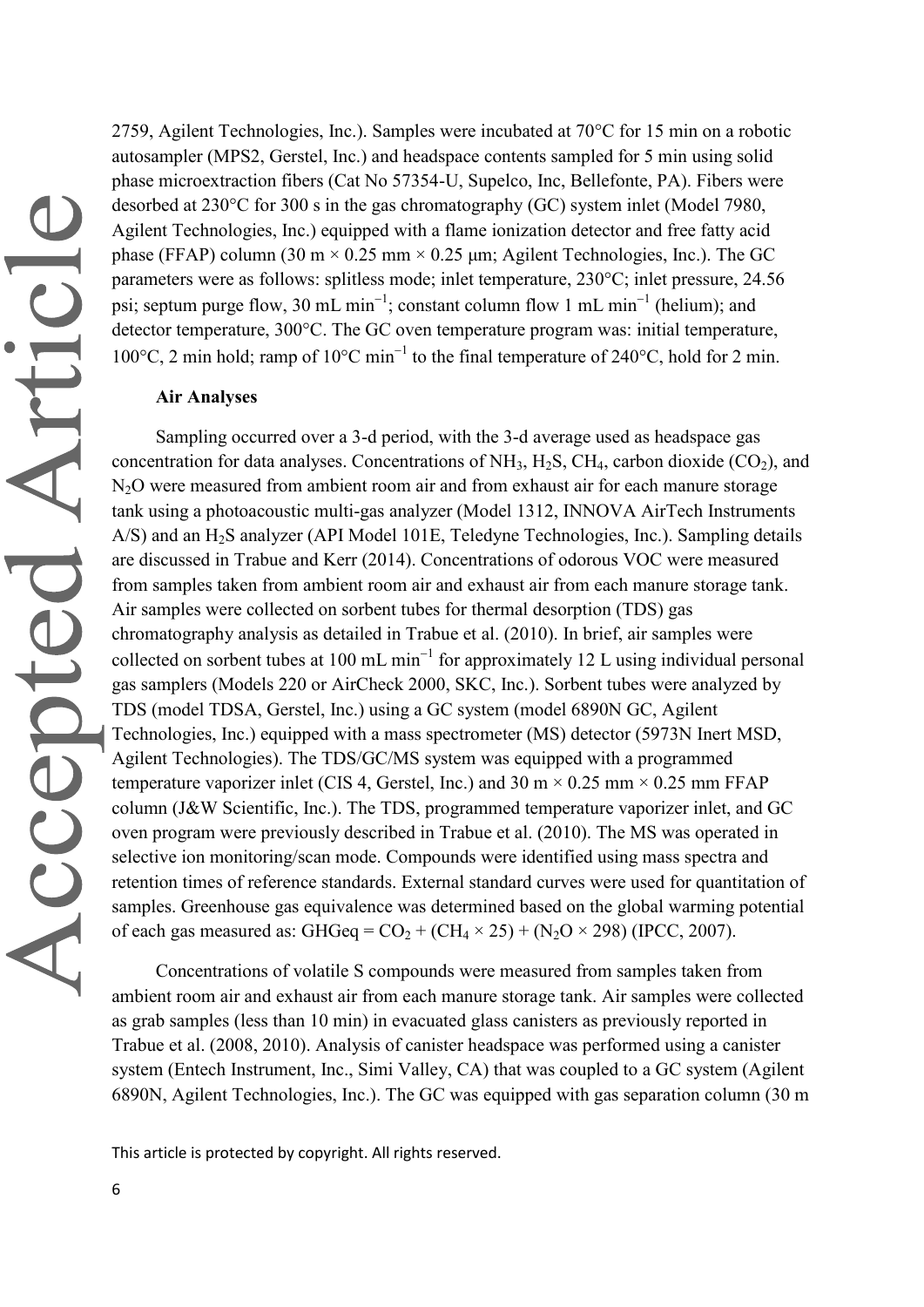$\times$  0.32 mm  $\times$  0.25 µm) (GS-Gaspro, Agilent Technologies, Inc.) using helium gas at a constant flow of 0.7 mL  $min^{-1}$ , and equipped with a MS detector (5973 Inert MSD, Agilent Technologies). For determining concentrations of target VSC, the following molar mass values were monitored: 34 (hydrogen sulfide); 48 (methanethiol); 60 (carbonyl sulfide); 76 (dimethyl sulfide); 62 (dimethyl sulfide); and 94 (dimethyl disulfide). External standard curves were used for quantitation of samples. Total gas emissions of C, N, and S were determined based on specific gas emissions and their respective elemental composition (i.e., C, N, and S).

#### **Calculations and Statistical Methods**

Data were analyzed as a randomized complete block design with the group used as the block. The dietary treatments were arranged in a  $3 \times 2$  factorial design with the main effects being diet type (CSBM, DDGS, SH) and particle size (coarse or fine). The individual pig (i.e., manure tank) was used as the experimental unit for all reported data, resulting in 8 observations per diet  $\times$  particle size treatment combination (48 pigs/tanks across 6 treatments). Data were subjected to analysis of variance using Proc GLM (SAS Inst. Inc., Cary, NC) with treatment means reported as LSMEANS. Because no interactions were noted between diet type and particle size ( $P \ge 0.10$ ), the interaction term was omitted from the statistical model, with only the main effects of diet type or particle size reported along with their corresponding SEM. Differences among means were considered significant at  $P \le 0.10$ . While the effect of diet type and particle size on manure microbial community composition has been previously reported (van Weelden et al., 2016a), it was of interest to examine the relationship between manure C, N and total VOC, and the microbial community structure. To accomplish this, the automated ribosomal intergenetic spacer analysis (ARISA) data reported by van Weelden et al. (2016a) was reanalyzed using a Distanced-based Linear Model (DistLM) on the square root transformed ARISA abundances and the S17 Bray-Curtis similarity matrix, looking more specifically at the relationships among the microbial population and measured manure parameters (Bray and Curtis, 1957; Anderson, 2001).

#### **Results**

There was no effect of diet type or particle size on average daily feed intake by growing pigs (Table 2). Pigs fed the SH diet were more efficient in feed conversion (gain:feed) compared to pigs fed the CSBM or DDGS diets ( $P \le 0.05$ ), but average daily gain was unaffected  $(P = 0.35)$ . Pigs fed the diets in a reduced, fine particle size were more efficient in feed conversion and grew at a faster rate than pigs fed the diets in coarse form ( $P \le 0.01$ ).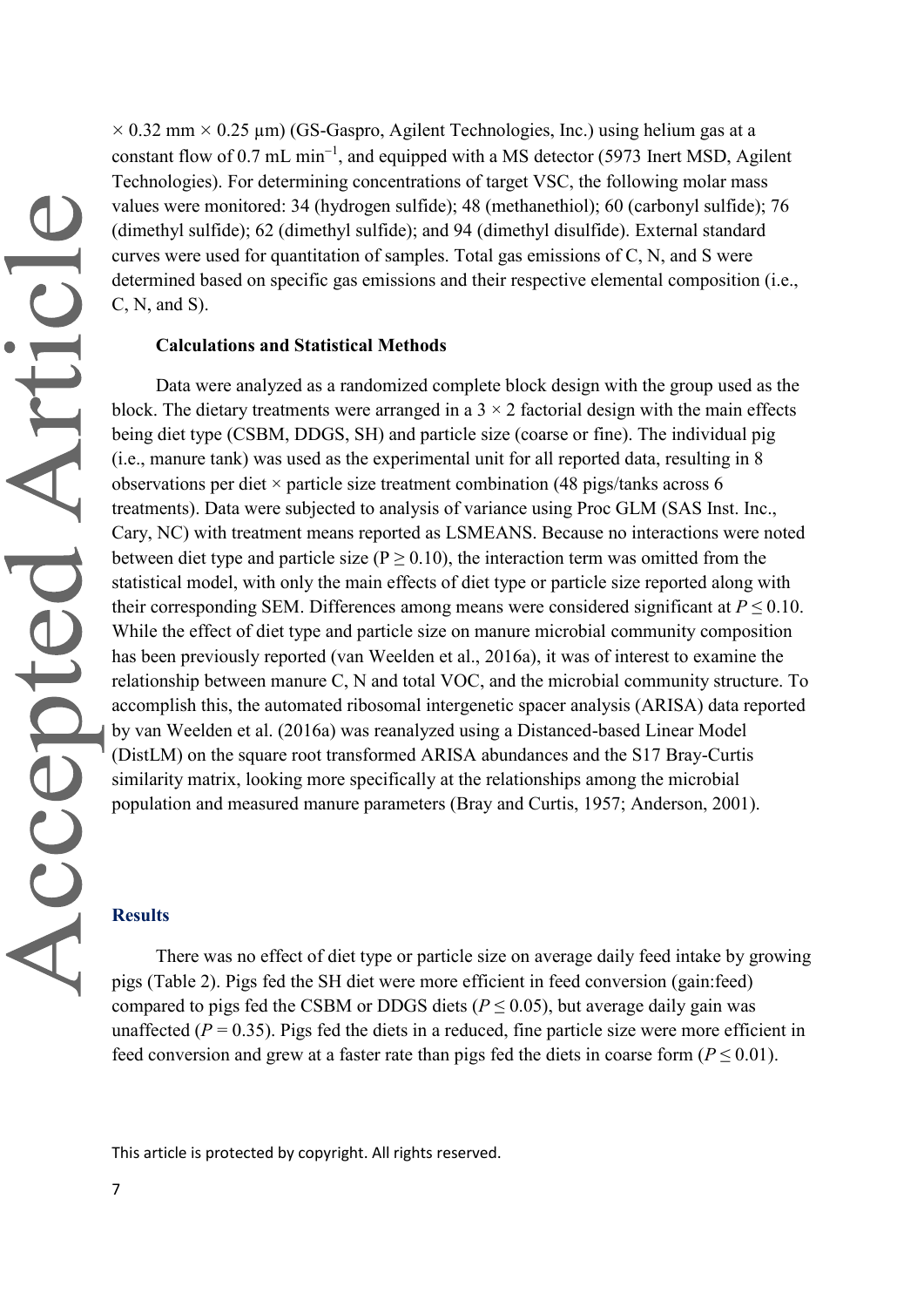Manure NH4-N and sulfide was highest in pigs fed the DDGS diet compared to pigs fed either the CSBM or SH diet ( $P \le 0.05$ ), and manure pH and S content (g L<sup>-1</sup>) were higher in pigs fed the CSBM and DDGS diets compared to pigs fed the SH diet (*P* ≤ 0.05) (Table 3). Manure N and C content was highest in pigs fed the DDGS diet, intermediate for pigs fed the SH diet, and lowest for pigs fed the CSBM diet (*P* ≤ 0.05). Pigs fed coarse particle size diets had greater manure NH4-N, N and C content, but lower pH, compared to pigs fed the finely ground diets ( $P \le 0.02$ ).

Total VFA content in the manure was greatest in pigs fed the high fiber diets (i.e., DDGS and SH) compared to pigs fed the CSBM diet, and manure total phenolics were greatest in pigs fed the DDGS diet (*P* ≤ 0.05) (Table 4). Manure total indoles were greatest in pigs fed the SH diet, least in pigs fed the DDGS diet, and intermediate in pigs fed the DDGS diet (*P* ≤ 0.05). Pigs fed the coarse diets had the greatest concentrations of total VFA, phenolics, and indoles compared to pigs fed the finely ground diets (P  $\leq$  0.08).

Major gas emissions are presented in Table 5. Ammonia emissions from manure of pigs fed the CSBM diet was greater than from manure of pigs fed the DDGS diet, and lowest from manure of pigs fed the SH diet (*P* ≤ 0.05). Manure from pigs fed the SH diet had the highest emission of total VFA compared to manure from pigs fed the CSBM diet (*P* ≤ 0.05), with pigs fed the DDGS diet being intermediate. In contrast, total phenol emissions were highest in manure from pigs fed the DDGS diet, lowest in manure from pigs fed the SH diet, and intermediate in manure from pigs fed the CSBM diet (*P* ≤ 0.05). Manure from pigs fed the coarse diets had slightly lower emissions of NH<sub>3</sub>, but higher emissions of VFA and VOC, compared to pigs fed the finely ground diets (P ≤ 0.06). Neither diet type nor particle size had an effect on greenhouse gas emissions (Table 6).

Total manure and nutrient output in gaseous emissions, as a percent of nutrient intake, are presented in Table 7. Pigs fed the high fiber diets (i.e., DDGS and SH), had greater amounts of manure C and N as a percent of N and C intake compared to pigs fed the CSBM diet (*P* ≤ 0.05). Pigs fed the CSBM or DDGS diets had greater manure S as a percent of S intake compared to pigs fed the SH diet (*P* ≤ 0.05). Feeding a larger particle size increased manure C, but decreased manure S, as a percent in C or S, respectively, compared to pigs fed the finely ground diets (*P* ≤ 0.03). Diet type affected gaseous losses of N as a percentage of N intake, where pigs fed the CSBM diet had the greatest loss of intake N, while pigs fed the SH diet had the lowest loss of intake N and pigs fed the DDGS diet had intermediate gaseous N losses (*P* ≤ 0.05). Pigs fed the coarse particle size diets had reduced amounts of N and S losses in the air relative to N and S intake, respectively, compared to pigs fed the finely ground diets (*P* ≤ 0.01). Diet particle size did not influence the percentage of C intake that was lost in gaseous forms (*P* = 0.39).

Irrespective of the relationship between diet and particle size to the microbial community structure, as reported by van Weelden et al. (2016a), it was of interest to determine if manure VOC, C or N were related to the manure microbiome. Based on this analysis, both manure C and VOC affected the microbial community structure ( $P \le 0.01$ ), where manure C content described 7.4% of the variability in the microbial community and manure VOC described 4.5% of the observed variability in the microbial community (data not shown). Manure N was similar to manure C in affecting manure community.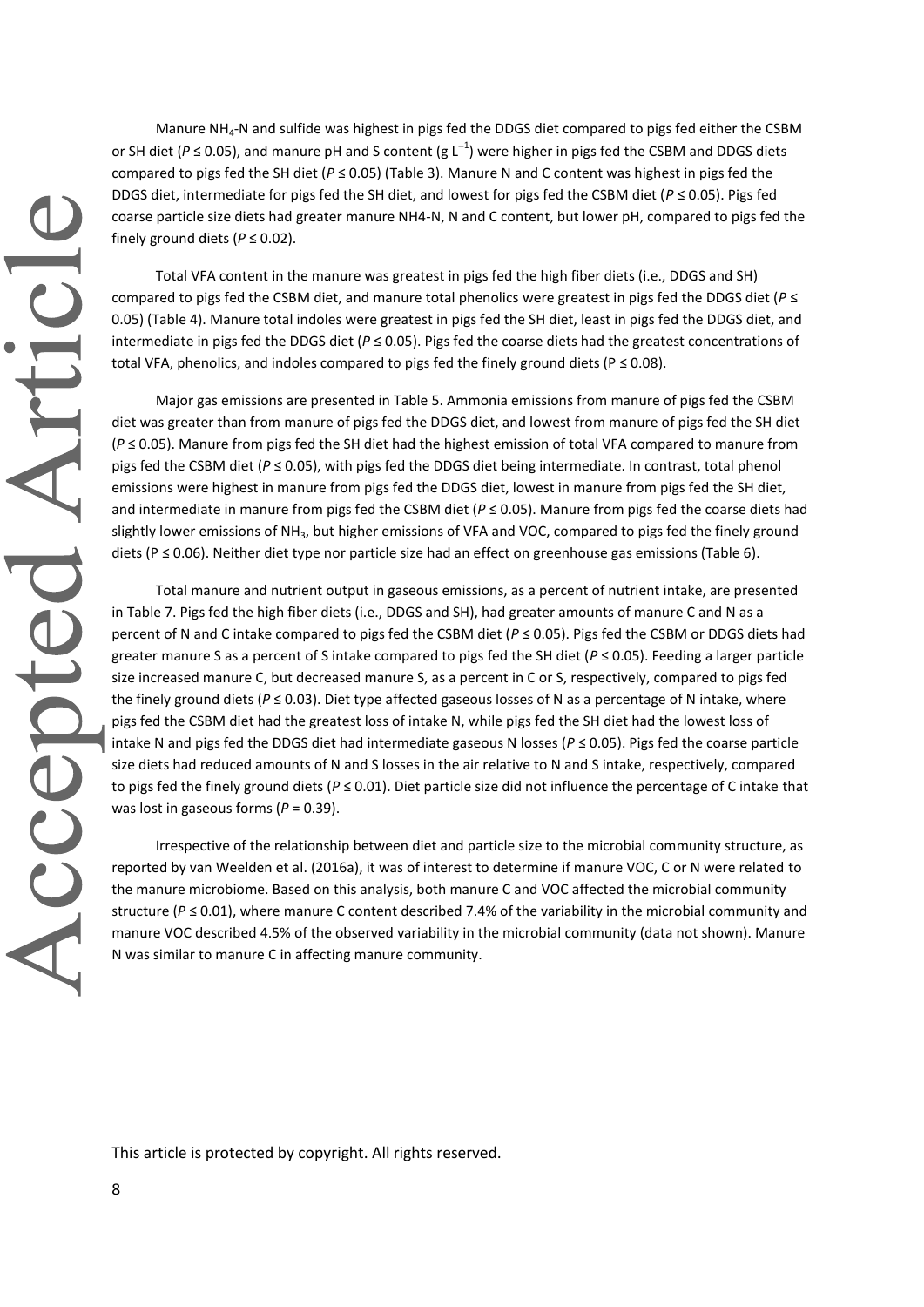#### **Discussion**

Performance data (gain,, feed intake, and feed efficiency) are not typically reported in balance-type trials because animals are not fed *ad libitum* and performance data from individually-fed pigs does not accurately mimic pen-reared pig performance. Nevertheless, performance data in the current trial are presented to demonstrate that animal nutrition was supportive of positive body weightFge gains over the 49-d experiment and did not greatly affect how the gilts responded to the dietary treatments (Table 2). It is noteworthy to state, however, that pigs fed the finer-ground diets exhibited greater rates of gain and better feed efficiency compared to pigs fed the coarser-ground diets. This is supported by previously published research on diet particle size and pig performance (Hancock and Behnke, 2001; Liu et al., 2012). The current data is also in agreement with others (Kerr et al., 2006, 2015, 2017, 2018; Trabue and Kerr, 2014), indicating that if diets with a moderate amount of fiber are balanced for energy, pigs will perform comparably to pigs fed a low-fiber diet.

It is well known that manure composition, properties, and microbial ecology can be affected by diet composition (Canh et al., 1998a,b,c; Mroz et al., 2000; Le et al., 2005; Panetta et al., 2006; Kerr et al., 2006, 2018; Ziemer et al., 2009; Trabue and Kerr, 2014; Trabue et al., 2016b; van Weelden et al., 2016ab). Increasing dietary fiber in swine diets is generally thought to lower manure pH and NH<sub>4</sub>-N concentrations (Kerr et al., 2006, 2018; Trabue and Kerr, 2014; van Weelden et al. 2016b), but this is not always a consistent observation (van Weelden et al., 2016b). The current data was no exception to this lack of consistency. In the current experiment, manure from pigs fed the DDGS diet had higher manure  $NH<sub>4</sub>-N$ , but no change in manure pH, compared to pigs fed the CSBM diet; while pigs fed the SH diet produced a manure with similar NH4-N, but lower pH, compared to manure from pigs fed the CSBM diet (Table 3).

The impact on manure C and N from pigs fed different dietary fiber levels was more consistent (Table 3). Kerr et al. (2006) reported that increasing dietary fiber by adding 16% SH to a diet resulted in increased manure C, but not manure N. In contrast, Trabue and Kerr (2014) and Kerr et al. (2018) reported that increasing dietary fiber by adding 35% and 30% DDGS, respectively, resulted in increased manure C and N. While there were some differences in manure C and N between pigs fed the DDGS or SH diets in the current experiment, C and N concentrations of these higher fiber diets were greater than in manure obtained from pigs fed the CSBM diet. Swine diet composition has been shown to impact manure S contents (Trabue et al., 2019ab). Relative to increasing dietary fiber, adding SH has been shown not to impact manure S (Kerr et al., 2006), while adding DDGS has been show to increase manure S (Kerr and Trabue 2014, Kerr et al., 2018) due to the higher S content of DDGS compared to a CSBM diet (Kerr et al., 2008; Andersen et al., 2012). This, however, was not noted in the current trial, where the S content of manures from DDGS and CSBM diets were both ~0.094 g L<sup>-1</sup>, and SH contained only 0.07 g S L<sup>-1</sup>. The impact of diet particle size on manure composition has not been thoroughly studied, but it would be assumed that any diet composition or diet processing method that increased nutrient digestibility by an animal would increase nutrient retention, thereby reducing its "input" in the manure storage system (Kerr et al., 2017, 2018). As previously reported in pigs fed the same diets as used in the current study (Saqui-Salces et al., 2017), decreasing particle size resulted in an increase in the digestibility of DM (used as a surrogate for C), and N,and S, which in the data reported herein corresponded to a decrease in manure NH<sub>4</sub>-N, C, and N, but not manure sulfide or S.

Similarly to observations on diet effects on manure nutrient composition, diet composition also affected manure VOC concentrations (Table 4). Increasing dietary fiber through the addition of DDGS or SH resulted in an increase in manure total VFA. This increase in total VFA was expected as others have shown that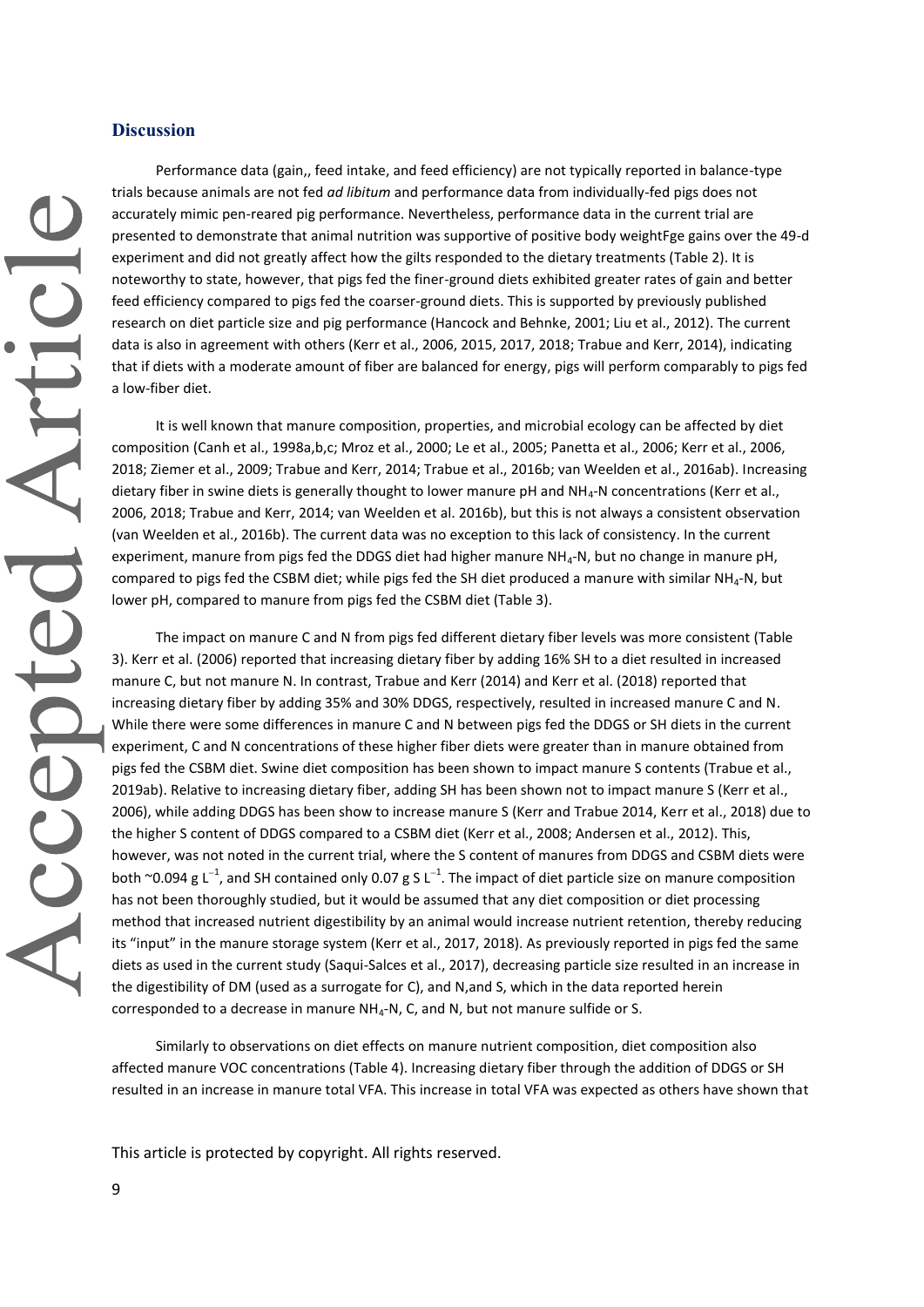adding SH (Kerr et al., 2006) or DDGS (Trabue et al., 2016b; Kerr et al., 2018) increases manure total VFA concentrations. The effects of increasing dietary fiber on total phenolic and indole concentrations in the manure were significant but difficult to interpret. Pigs fed DDGS had increased manure phenolics, but not manure indoles, while the addition of SH resulted in increased manure indoles, but not phenolics. In a similar inconclusive manner, Kerr et al. (2006) reported that adding SH to the diet had little to no effect on phenol or indole concentrations in the manure. Furthermore, Trabue et al. (2016b) reported that adding DDGS to the diet had variable effects on phenols and indoles, depending upon which specific compound was evaluated. Lastly, Kerr et al. (2018) reported that adding DDGS to the diet increased manure phenolic, but not indole, concentrations. No previous data could be found that described the relationship between diet particle size and manure VFA, phenolic, or indole concentrations. In the current trial it was observed that when diets were fed in a finer particle size, manure VFA, phenolics, and indoles were all reduced (Table 4), suggesting that finer diets were more digestible and resulted in lower levels of nutrient inputs for the formation of these volatile compounds in the manure.

Diet composition had variable effects on the emissions of major gases, where it was observed that increasing dietary fiber reduced NH<sub>3</sub> emissions, tended to increase VFA emissions and had variable impacts on phenol emissions (Table 5). However, diet composition did not affect H2S, VSC, or indole emissions; such that total VOC emissions were not affected by the type of diet fed to the pigs. By in large these dietary effects were similar to that reported by others (Trabue and Kerr, 2014; Trabue et al., 2016b; Kerr et al., 2018), who reported addition of DDGS decreased manure NH<sub>3</sub> emissions, while VFA, phenol, and indole emissions were increased and H2S and total VOC emissions were variable. A finer feed particle size resulted in higher emissions of NH<sup>3</sup> but decreased VFA and total VOC emissions (Table 5). No comparative data were found within the literature, so this represents a novel reporting of the effects of particle size on malodorous gases produced by swine facilities. There was no effect of diet composition or particle size on GHG emissions (Table 6). This agrees with Trabue and Kerr (2014) and Kerr et al. (2018) who reported that when 35 and 30% DDGS, respectively, were added to finishing pig diets, no differences in GHG emissions were observed compared to pigs fed a CSBM diet. Although Kerr et al. (2006) reported that manure  $N_2O$  emission was increased from pigs fed a diet supplemented with 16% SH, they reported no effect of diet on  $CH<sub>4</sub>$  emissions.

Beyond the specific impacts of diet or particle size on manure composition and gas emissions, the current trial is unique in that it partitioned nutrient flow in an animal feeding system. Using an estimated pig whole body composition of 24.02% C, 3.05% N, and 0.18% S (B. J. Kerr, personal communication), and respiratory losses of C (respiration of N and S from non-ruminants is negligible, Kerr et al., 2003; Trabue and Kerr, 2014), it is possible to estimate the flow of C, N, and S through an animal system. In the current experiment, whole body C retention was calculated to be 18% of intake and animal respiration of  $CO<sub>2</sub>$  was approximately 56% of C intake, which were within the ranges reported by others (Kirchgessner et al., 1991; Li et al., 2011; Trabue and Kerr, 2014). As presented in Table 7, estimates of C retention in the manure were 8 and ~12% of C intake for pigs fed the CSBM and the high fiber diets (i.e., DDGS and SH diets), respectively; with C emissions from the swine manure averaging 16% of C intake across all diets. This suggests there is a slight increase in manure C due to feeding pigs a higher fiber diet, but this shift in C flow could not be picked up by a change in gas emissions. It is worthy to note that approximately 74% of the C flow was animal-related, with only 26% related to manure excretion and gas emissions, Figure 1.

For N, whole body retention was calculated to be 35% of N intake, with no N assumed to be lost through animal respiration. As presented in Table 7, estimates of N retention in the manure were 21 and 30-- 32% of N intake for pigs fed the CSBM and the high fiber diets (i.e., DDGS and SH diets), respectively. Nitrogen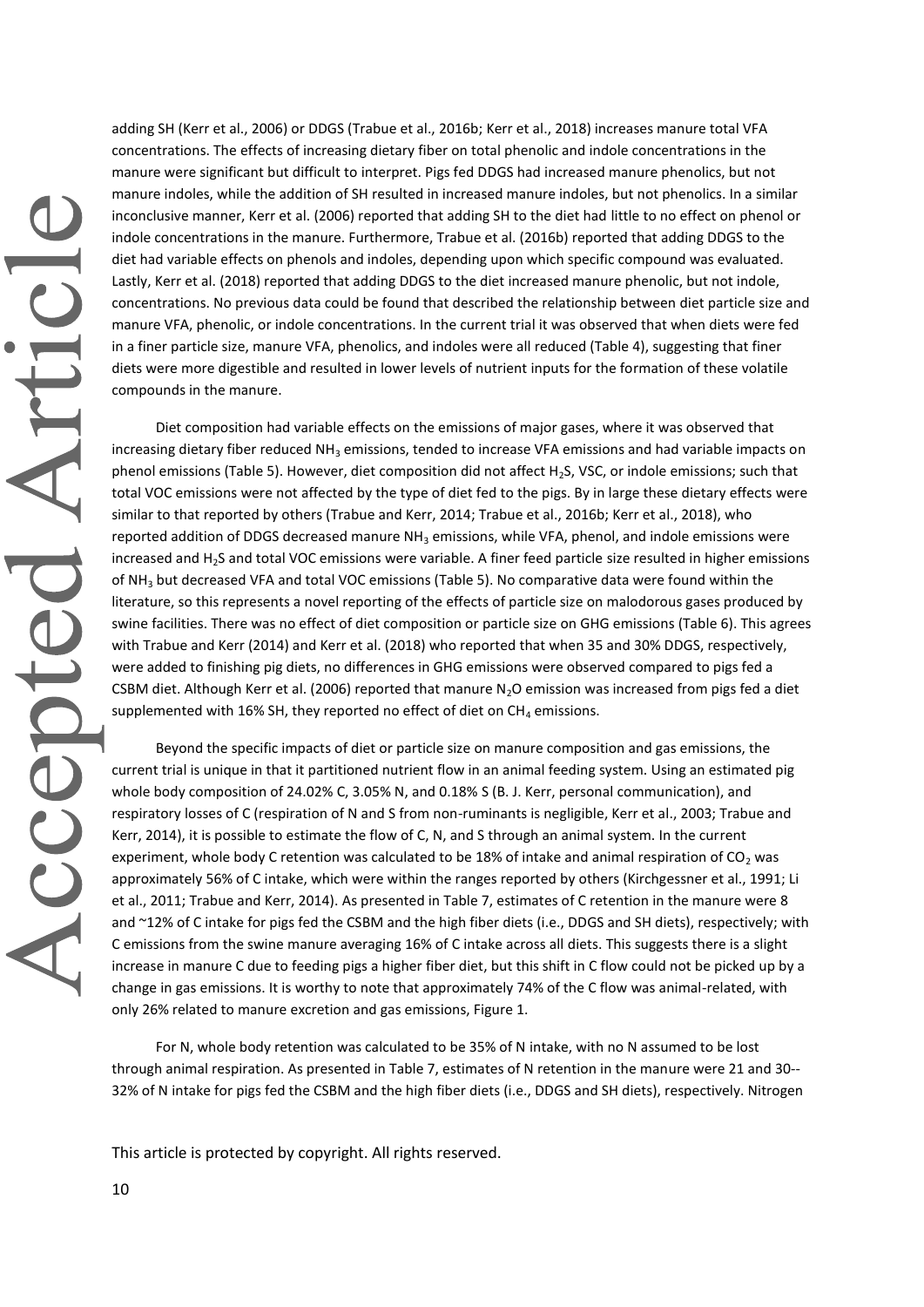emissions from the swine manure appeared to be inversely related to manure N, where it was observed that N emissions accounted for 49% of N intake for pigs fed the CSBM diet and 14--33% of N intake for pigs fed the high fiber diets. Consequently, there appears to be a clear shift in N partitioning when pigs were fed higher fiber diets, with an increase in manure N and a decrease in gas N emissions. Taken together, 35% of the flow of N was animal-related use for maintenance and growth, and approximately 65% was related to manure excretion and gas emissions, Figure 1.

For S flow, whole body S retention was calculated to be 41% of intake, with no S assumed to be lost by animal respiration. As presented in Table 7, S retained in the manure averaged 55% of S intake across all diets while gas S emissions averaged 4% of S intake across all diets. Unlike for C and N, there appeared to be no shift in S partitioning with 41% of S flow being animal related and approximately 59% was related to manure composition and gas emissions, Figure 1. Nutrient shifting relative to particle size was not as clear. Feeding pigs the diets in a finer particle size did not impact on manure N excretion, but increased N emissions. In contrast, feeding pigs the diets in a finer particle size resulted in a reduced manure C output, but did not change gaseous C emissions (Table 7).

For S flow, a smaller diet particle size appeared to result in increases in both manure S concentration and gas S emissions.

Using manure storage model systems, it has been concluded that the diet type fed to the pigs and the age of the manure affects microbial ecology (Ziemer et al., 2009; Trabue et al., 2016a; van Weelden et al., 2016b; Kerr et al., 2011, 2018). In manure samples obtained from this experiment, the microbial community was distinctly different among manure samples obtained from pigs fed CSBM, DDGS, and SH diets, with the assumption that this was due to the amount of C and N deposited into the manure due to the type (cellulose versus hemicellulose) and amount (low versus high) of dietary fiber the pigs consumed (van Weelden et al., 2016a). In addition, diet particle size also caused a distinct impact on microbial community, albeit a smaller impact than diet type, within each diet. Because "diet" or "particle" size is ambiguous relative to inputs for microbial growth, disassociating these two classifications from the microbial community assessment and to relate manure characteristics (i.e., manure C, N, and total VOC) to bacterial community automated ribosomal intergenic spacer analysis (Yannarell and Triplett, 2005; Kent et al., 2007) seems relevant. While a significant relationship was found, the fact that only 7.4% and 4.5% of the variability in microbial community could be described by the variation in manure C and VOC content, respectively, indicates that more research is needed to determine how diet composition impacts manure microbial community.

# **Conclusion**

Manure composition and gas emissions were impacted by diet composition and feed particle size fed to growing pigs. Increasing dietary fiber or increasing dietary particle size, each of which reduce digestibility, resulted in increased manure N, C and total VFA concentrations, and tended to increase total VFA; but neither had an effect on manure GHG emissions. In general, 20% of dietary C was retained in the body, 10% was excreted in the manure, and 15% was lost via gas emissions; while for dietary N, 33% was used for growth and maintenance of the animal, 24% was excreted in the manure, and 43% was lost as gas emissions.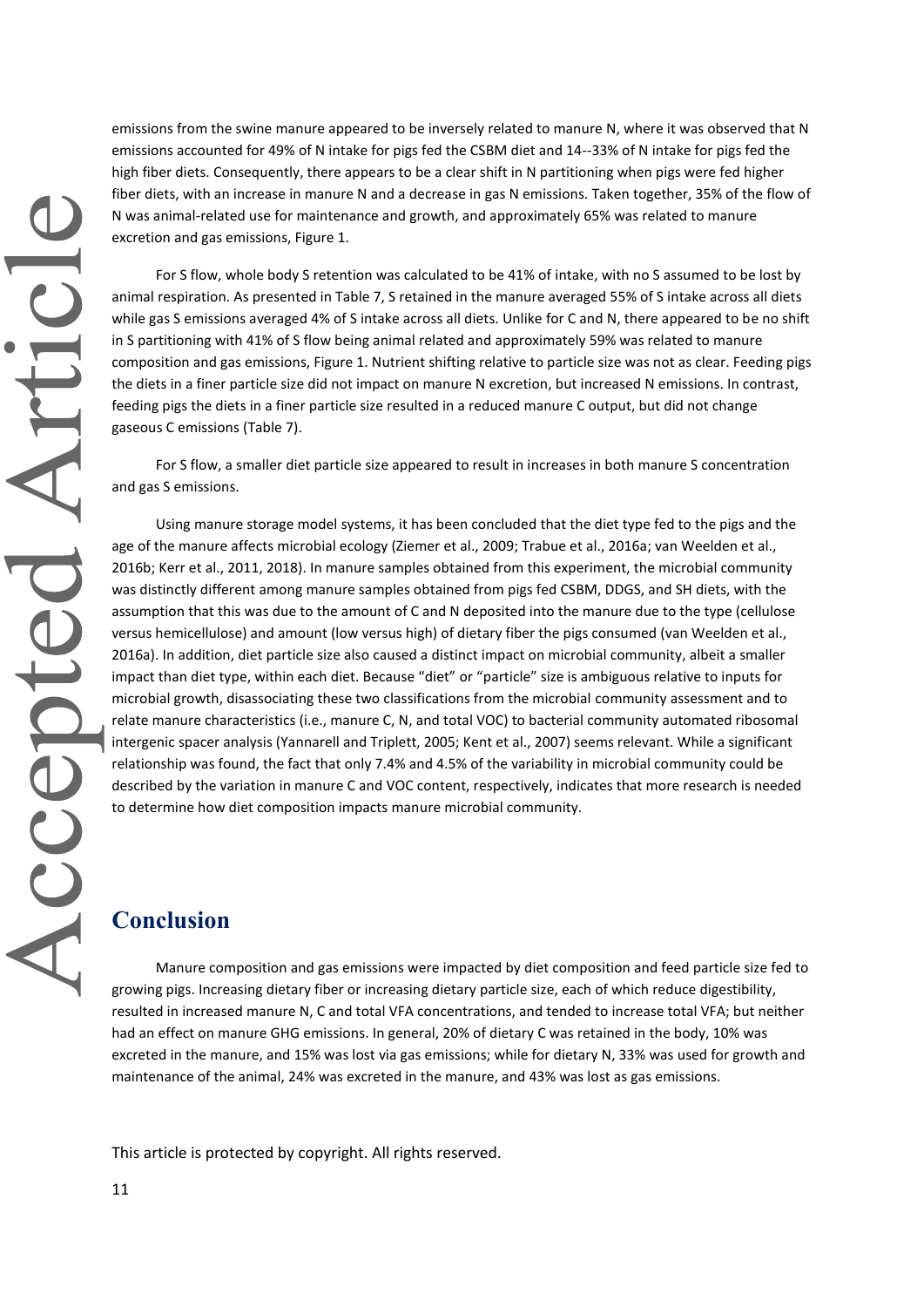The authors declare no conflict of interest.

# **Acknowledgement**

Funding for this work was provided in part by the Iowa Pork Producers Association. Mention of a trade name, proprietary product, or specific equipment does not constitute a guarantee or warranty by the USDA, Iowa State University, or the University of Illinois and does not imply approval to the exclusion of other products that may be suitable. The USDA is an equal opportunity provider and employer.

## **References**

Anderson, M.J. 2001. A new method for non-parametric multivariate analysis of variance. Aust. Ecol. 26:32--46. doi.org/10.1111/j.1442-9993.2001.01070.pp.x|

Anderson, P.V., B.J., Kerr, T.E. Weber, C.J. Ziemer, and G. C. Shurson. 2012. Determination and prediction of energy from chemical analysis of corn co-products fed to finishing pigs. J. Anim. Sci. 90:1242-1254. doi.org/10.2527/jas.2010-3605

Baker, S., and T. Herrman. 2002. Evaluating Particle Size. MF-2051 Feed Manufacturing, Department of Grain Science and Industry, Kansas State University, Manhattan, KS. 5pp.

Bray, J.R., and J. T. Curtis. 1957. An ordination of the upland forest communities of Southern Wisconsin. Ecol. Monogr. 27:325--349. doi.org/10.2307/1942268

Canh, T.T., A.J.A. Aarnink, J.B. Schutte, A. Sutton, D.J. Langhout, and M.W.A. Verstegen. 1998a. Dietary protein affects nitrogen excretion and ammonia emission from slurry of growing-finishing pigs. Livest. Prod. Sci. 56:181--191. doi.org/10.1016/S0301- 6226(98)00156-0

Canh, T.T., A.J.A. Aarnink, M.W.A. Verstegen, and J.W. Schrama. 1998b. Influence of dietary factors on the pH and ammonia emission of slurry from growing-finishing pigs. J. Anim. Sci. 76:1123--1130. doi.org/10.2527/1998.7641123x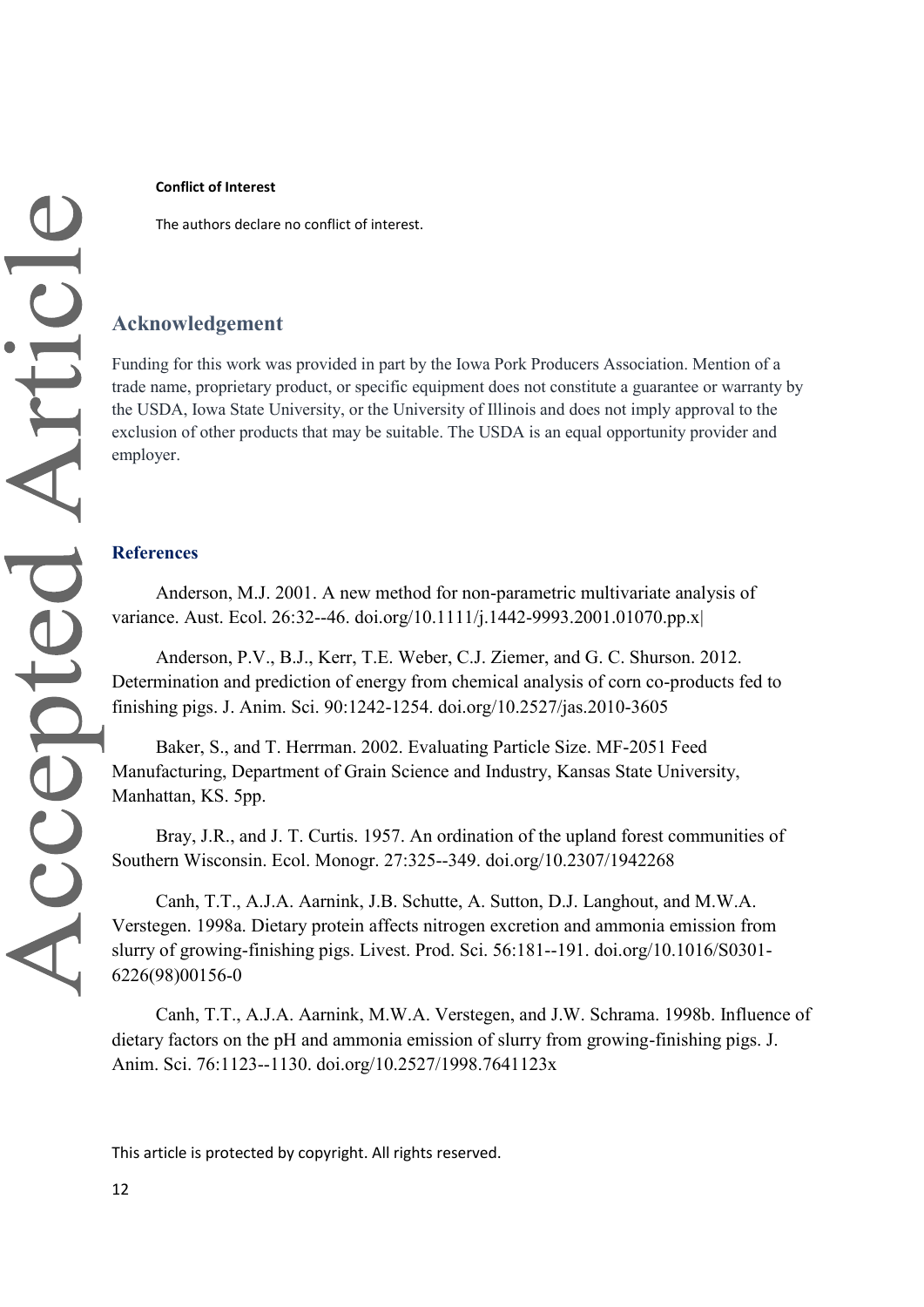Canh, T.T., A.L. Sutton, A.J.A. Aarnink, M.W.A. Verstegen, J.W. Schrama, and G.C.M. Bakker. 1998c. Dietary carbohydrates alter the fecal composition and pH and the ammonia emission from slurry of growing pigs. J. Anim. Sci. 76:1887--1895. doi.org/10.2527/1998.7671887x

Clark, O.G., S. Moehn, I. Edeogu, J. Price, and J. Leonard. 2005. Manipulation of dietary protein and nonstarch polysaccharide to control swine manure emissions. J. Environ. Qual. 34:1461--1466. doi:10.2134/jeq2004.0434

Hancock, J.D., and K.C. Behnke. 2001. Use of ingredient and diet processing technologies (grinding, mixing, pelleting, and extruding) to produce quality feeds for pigs. Ch. 21, in Swine Nutrition, 2nd edition, A.J. Lewis and L.L. Southern, ed. pp. 469--497.

Iowa State University Extension, 2018. Estimated returns swine. Department of Economics, Iowa State University. http://www2.econ.iastate.edu/estimated-returns/ (accessed Oct. 29, 2019).

IPCC. 2007. Climate Change 2007: Synthesis Report. Contribution of Working Groups I, II and III to the Fourth Assessment Report of the Intergovernmental Panel on Climate Change [Core Writing Team, Pachauri, R.K and Reisinger, A. (eds.)].

Kent, A.D., A.C. Yannarell, J.A. Rusak, E.W. Triplett, and K.D. McMahon. 2007. Synchrony in aquatic microbial community dynamics. ISME Journal 1:38-47. doi.org/10.1038/ismej.2007.6

Kerr, B.J. 2003. Dietary manipulation to reduce environmental impact. In: R.O. Ball, editor, 9th International symposium on digestive physiology in pigs. May 2003, Banff, Canada. Department of Agricultural, Food and Nutritional Science, University of Alberta, Edmonton. Pp. 139--158.

Kerr, B.J., J.T. Yen, J.A. Nienaber, and R.A. Easter. 2003. Influences of dietary protein level, amino acid supplementation and environmental temperature on performance, body composition, organ weights and total heat production of growing pigs. J. Anim. Sci. 81:1998- 2007. doi.org/10.2527/2003.8181998x

Kerr, B.J., C.J. Ziemer, S.L. Trabue, J.D. Crouse, and T.B. Parkin. 2006. Manure composition as affected by dietary protein and cellulose concentration. J. Anim. Sci. 84:1584- 1592. doi.org/10.2527/2006.8461584x

Kerr, B.J., C.J. Ziemer, T.E. Weber, S.L. Trabue, B.L. Bearson, G.C. Shurson, and W.H. Whitney. 2008. Comparative sulfur analysis using thermal combustion or inductively coupled plasma methodology and mineral composition of common livestock feedstuffs. J. Anim. Sci. 86:2377-2384. doi:10.2527/jas.2007-0811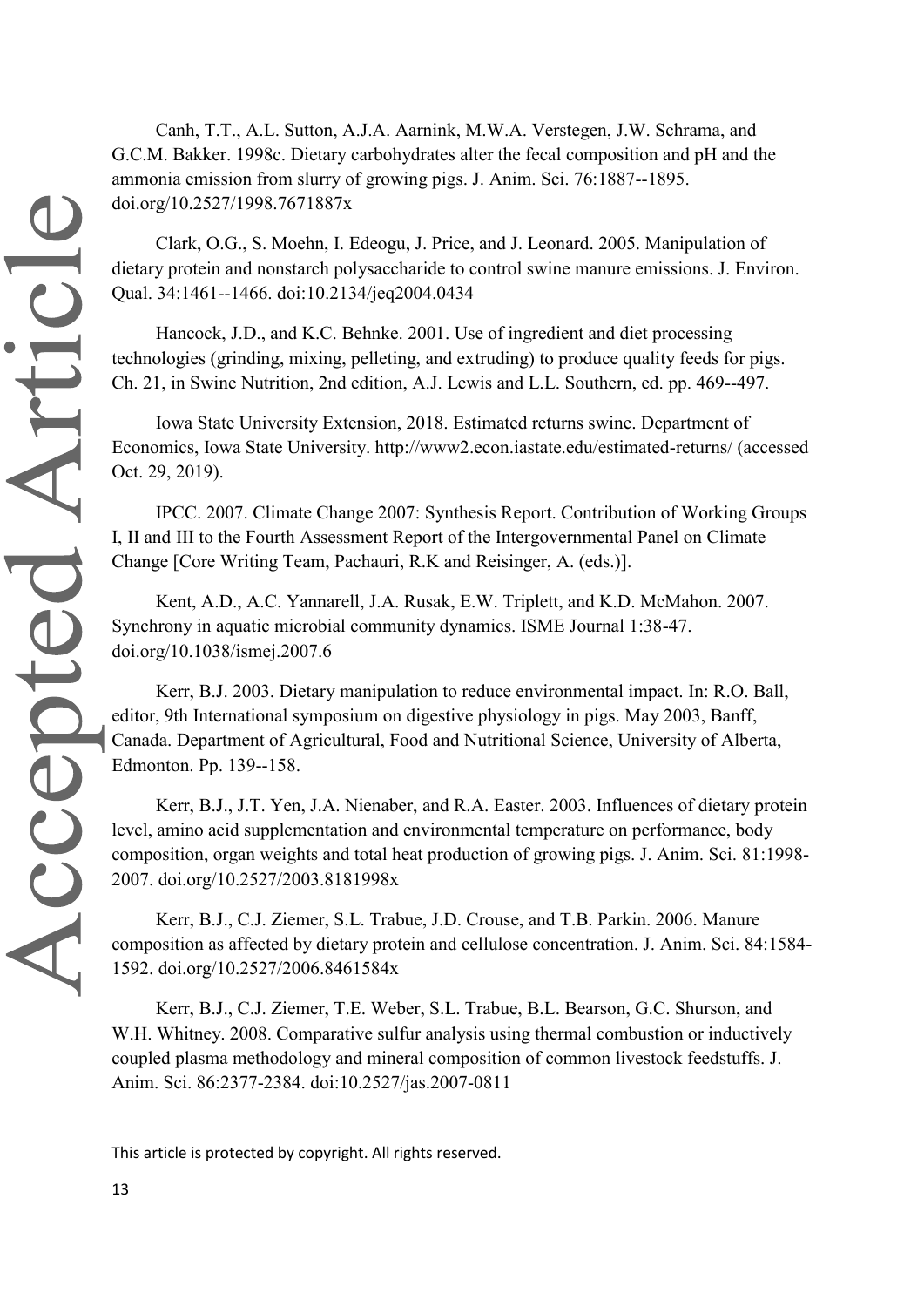Kerr, B.J., T.E. Webber, C.J. Ziemer, C. Spence, M.A. Cotta, and T.R. Whitehead. 2011. Effect of dietary inorganic sulfur level on growth performance, fecal composition, and measures of inflammation and sulfate-reducing bacteria in the intestine of growing pigs. J. Anim. Sci. 89:426-437. doi:10.2527/jas.2010-3228

Kerr, B.J., N.K. Gabler, and G.C. Shurson. 2015. Formulating diets containing corn distillers dried grains with solubles on a net energy basis: Effects on pig performance and on energy and nutrient digestibility. Prof. Anim. Sci. 31:497-503. http://dx.doi.org/ 10.15232/pas.2015-01445

Kerr, B.J., S.L. Trabue, and D.S. Andersen. 2017. Narasin effects on energy, nutrient, and fiber digestibility in corn-soybean meal or corn-soybean meal-dried distillers grains with solubles diets fed to 16-, 92-, and 141-kg pigs. J. Anim. Sci. 95:4030-4036. doi:10.2527/jas2017.1732

Kerr, B.J., S.L. Trabue, M.B. Van Weelden, D.S. Andersen, and L.M. Pepple. 2018. Impact of narasin on manure composition, microbial ecology, and gas emissions from finishing pigs fed either a corn-soybean meal or a corn-soybean meal-dried distillers grains with solubles diets. J. Anim. Sci. 96:1317-1329. doi:10.1093/jas/sky053

Kirchgessner, M., M. Kreuzer, H. Muller, and W. Windisch. 1991. Release of methane and carbon dioxide by the pig. Agribiol. Res. 44:103--113.

Le, P.D., A.J.A. Aarnink, N.W.M. Ogink, P.M. Becker, and M.W.A. Verstegen. 2005. Odour from animal production facilities: Its relation to diet. Nutr. Res. Rev. 18:3--30. doi.org/10.1079/NRR200592

Leek, A.B.G., E.T. Hayes, T.P. Curran, J.J. Callan, VE. Beattie, V.A. Dodd, and J.V. O'Doherty. 2007. The influence of manure composition on emissions of odour and ammonia from finishing pigs fed different concentrations of dietary crude protein. Bioresour. Technol. 98:3431--3439. doi.org/10.1016/j.biortech.2006.11.003

Li, W, W. Powers, and G.M. Hill. 2011. Feeding distillers dried grains with solubles and organic trace mineral sources to swine and the resulting effect on gaseous emissions. J. Anim. Sci. 89:3286-3299. doi.org/10.2527/jas.2010-3611

Liu, P., L.W.O. Souza, S.K. Baidoo, and G.C. Shurson. 2012. Impact of DDGS particle size on nutrient digestibility, DE and ME content, and flowability in diets for growing pigs. J. Anim. Sci. 90:4925-4932. doi.org/10.2527/jas.2011-4604

Mroz, Z., A.J. Moeser, K. Vreman, J.T. van Diepen, T. van Kempen, T.T. Canh, and A.W. Jongbloed. 2000. Effects of dietary carbohydrates and buffering capacity on nutrient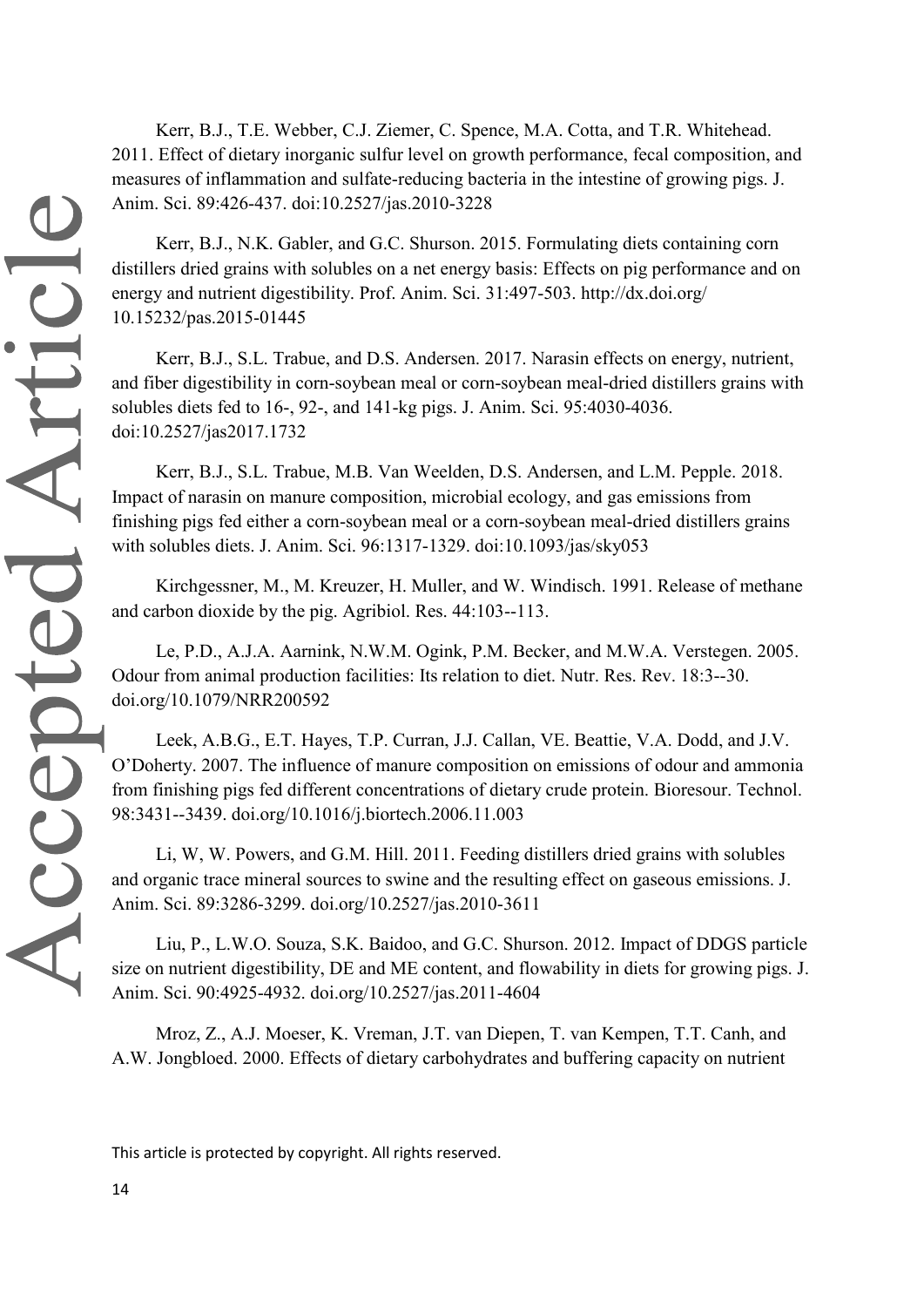digestibility and manure characteristics in finishing pigs. J. Anim. Sci. 78:3096--3106. doi.org/10.2527/2000.78123096x

NRC. 2012. Nutrient Requirements of Swine. 11th rev. ed. Natl. Acad. Press, Washington, DC.

Otto, E.R., M. Yokoyama, S. Hengemuehle, R.D. von Bermuth, T. van Kempen, and N.L. Trottier. 2003. Ammonia, volatile fatty acids, phenolics, and odor offensiveness in manure from growing pigs fed diets reduced in protein concentration. J. Anim. Sci. 81:1754-- 1763. doi.org/10.2527/2003.8171754x

Panetta, D.M., W.J. Powers, H. Xin, B.J. Kerr, and K.J. Stalder. 2006. Nitrogen excretion and ammonia emissions from pigs fed modified diets. J. Environ. Qual. 35:1297-- 1308. doi:10.2134/jeq2005.0411

Richert, B.T., and J.M. DeRouchey. 2010. Swine feed processing and manufacturing. Pp. 245--250 in National Swine Nutrition Guide, D.J. Meisinger, ed. Ames, IA: U.S. Pork Center of Excellence.

Portejoie, S., J.Y. Dourmand, J. Martinez, and Y. Lebreton. 2004. Effect of lowering dietary crude protein on nitrogen excretion, manure composition, and ammonia emissions from fattening pigs. Livest. Prod. Sci. 58:45--55. doi.org/10.1016/j.livprodsci.2004.06.013

Saqui-Salces, M., Z. Luo, P.E. Urriola, B.J. Kerr, and G.C. Shurson. 2017. Effect of dietary fiber and diet particle size on nutrient digestibility and gastrointestinal secretory function in growing pigs. J. Anim. Sci. 95:2640-2648. doi:10.2527/jas2016.1249

Schnepf, R., 2011. U.S. livestock and poultry feed use and availability: Background and emerging issues. Congressional Research Service, CRS Report for Congress. http://www.nationalaglawcenter.org/assets/crs/R41956.pdf (accessed 13 June 2013).

Shriver, J.A., S.D. Carter, A.L. Sutton, B.T. Richert, B.W. Senne, and L.A. Pettey. 2003. Effects of adding fiber sources to reduced crude protein, amino acid supplemented diets on nitrogen excretion, growth performance, and carcass traits of finishing pigs. J. Anim. Sci. 81:492--502. doi.org/10.2527/2003.812492x

Trabue, S, B. Kerr, B. Bearson, M. Hur, T. Parkin, E. Wurtle, and C. Ziemer. 2016a. Microbial community and chemical characteristics of swine manure during maturation. J. Environ. Qual. 45:1144-1152. doi:10.2134/jeq2015.09.0446

Trabue, S., B. Kerr, and K. Scoggin. 2016b. Odor and odorous compound emissions from manure of swine fed standard and dried distillers grains with soluble supplemented diets. J. Environ. Qual. 45:915-923. doi:10.2134/jeq2015.10.0511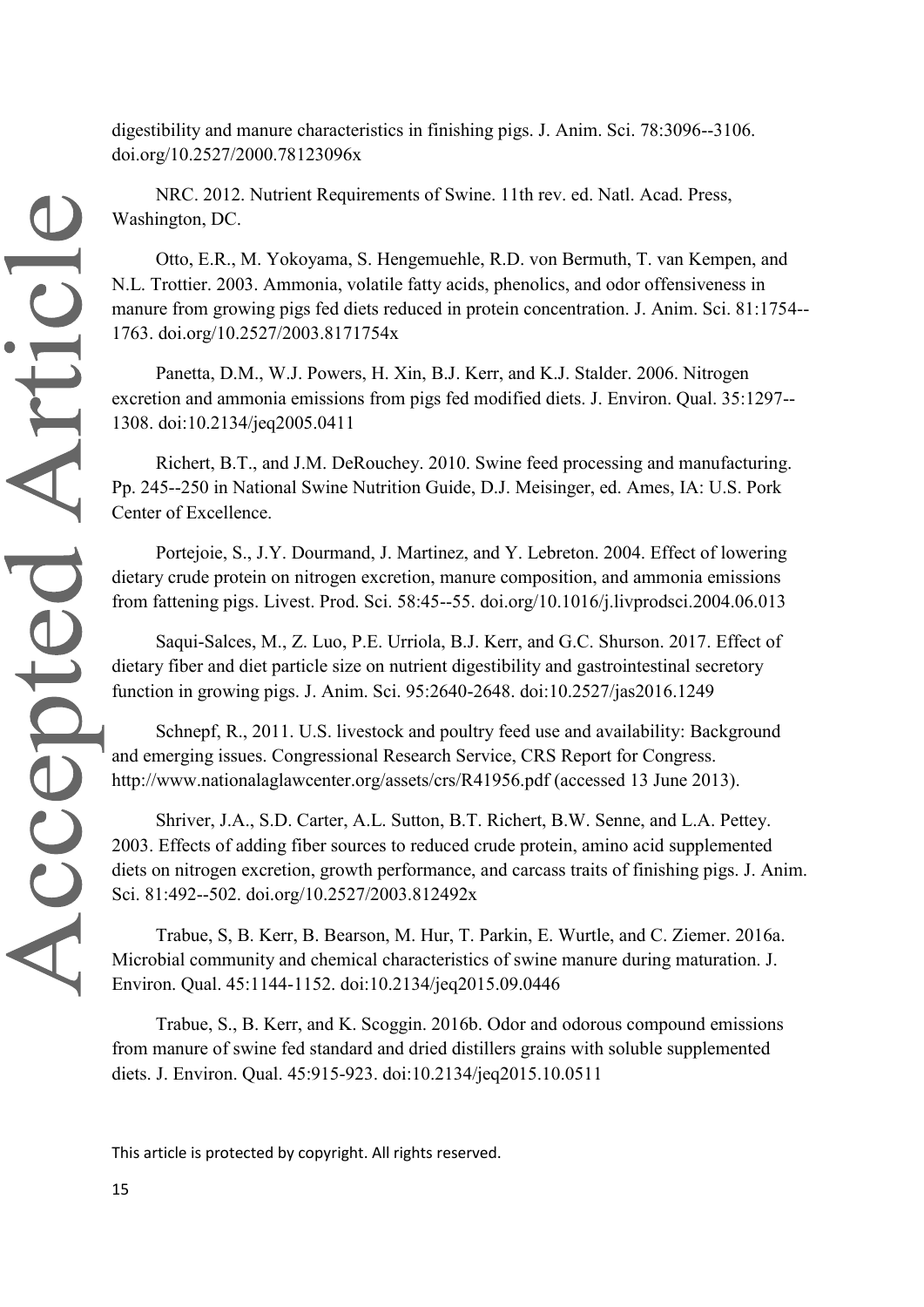Trabue, S., and B.J. Kerr. 2014. Emissions of greenhouse gases, ammonia, and hydrogen sulfide from pigs fed standard diets and diets supplemented with dried distillers grains with solubles. J. Environ. Qual. 43:1176-1186. doi:10.2134/jeq2013.05.0207

Trabue, S., K. Scoggin, F. Mitloehner, H. Li, R. Burns, and H. Xin. 2008. Field sampling method for quantifying volatile sulfur compounds form animal feeding operations. Atmos. Environ. 42:3332-3341. doi.org/10.1016/j.atmosenv.2007.03.016

Trabue, S.L., B.J. Kerr, and K.D. Scoggin. 2019a. Swine diets impact manure characteristics and gas emissions: Part I Sulfur level. Sci. Tot. Envt. 687:800-807. doi.org/10.1016/j.scitotenv.2019.06.130

Trabue, S.L., B.J. Kerr, and K.D. Scoggin. 2019b. Swine diets impact manure characteristics and gas emissions: Part II Sulfur source. Sci. Tot. Environ. 689:1115-1124. doi.org/10.1016/j.scitotenv.2019.06.272

Trabue, S.L., Scoggin, K., Li, H., Burns, R., Xin, H., Hatfield, J., 2010. Speciation of volatile organic compounds from poultry production. Atmos. Environ. 44, 3538--3546. doi.org/10.1016/j.atmosenv.2010.06.009

Van Weelden, M.B., D.S. Andersen, B.J. Kerr, S. Trabue, and L. Pepple. 2016a. Impact of fiber source and feed particle size on swine manure properties related to spontaneous foam formation during anaerobic decomposition. Bioresourc. Technol. 202:84-92. doi.org/10.1016/j.biortech.2015.11.080

Van Weelden, M.B., D.S. Andersen, B.J. Kerr, S.L. Trabue, K.A. Rosentrater, L.M. Pepple, and T.M.B. dos Santos. 2016b. Impact of dietary carbohydrate and protein source and content on swine manure foaming properties. Trans. ASABE. 59:923-932. doi.10.13031/trans.59.11470

Weber, T. E., S. L. Trabue, C. J. Ziemer, and B. J. Kerr. 2010. Evaluation of elevated dietary corn fiber from corn germ meal in growing female pigs. J. Anim. Sci. 88:192-201. doi:10.2527/jas.2009-1896

Yannarell, A.C., and E.W. Triplett. 2005. Geographic and environmental sources of variation in lake bacterial community composition. Appl. Environ. Microbiol. 71:227-239. doi:10.1128/AEM.71.1.227-239.2005

Ziemer, C.J., B.J. Kerr, S.L. Trabue, H. Stein, D.A. Stahl, and S.K. Davidson. 2009. Dietary protein and cellulose effects on chemical and microbial characteristics of swine feces and stored manure. J. Environ. Qual. 38:2138-2146. doi:10.2134/jeq2008.0039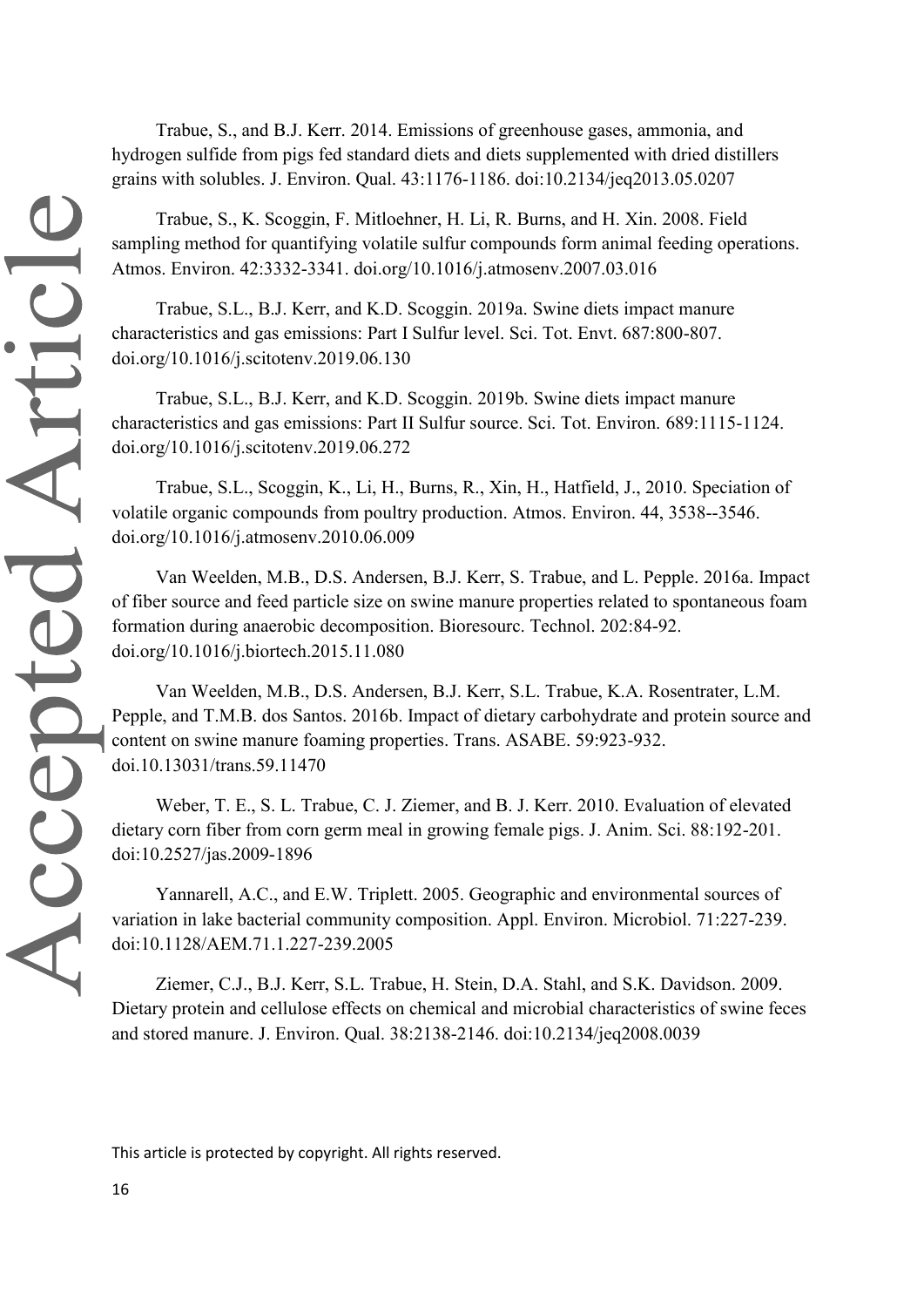Figure 1. Relative flow, percentage of consumption, of nutrients in finishing pigs fed cornsoybean meal or corn soybean meal diets with added fiber. Data represents an average of 48 pigs, 120 to 160 kg bodyweight, fed diets of two different particle sizes for 49 d. Urine and feces were collected, combined, and added daily into a manure tank for manure composition and gas emission evaluation.



Table 1. Experimental diet formulation, as-fed basis

| Ingredient, %                         | CSBM <sup>1</sup> | <b>DDGS</b>              | <b>SH</b>                |
|---------------------------------------|-------------------|--------------------------|--------------------------|
| Corn, ground                          | 79.72             | 62.51                    | 57.34                    |
| Soybean meal                          | 17.99             | -                        | 16.80                    |
| Distillers dried grains with solubles |                   | 35.11                    | $\overline{\phantom{0}}$ |
| Soybean hulls                         |                   | -                        | 20.75                    |
| Soybean oil                           | 0.30              | $\overline{\phantom{a}}$ | 3.32                     |
| Monocalcium phosphate                 | 0.41              | 0.10                     | 0.49                     |
| Limestone                             | 0.87              | 1.15                     | 0.60                     |
| Sodium chloride                       | 0.35              | 0.35                     | 0.35                     |
| Vitamin $mix^2$                       | 0.20              | 0.20                     | 0.20                     |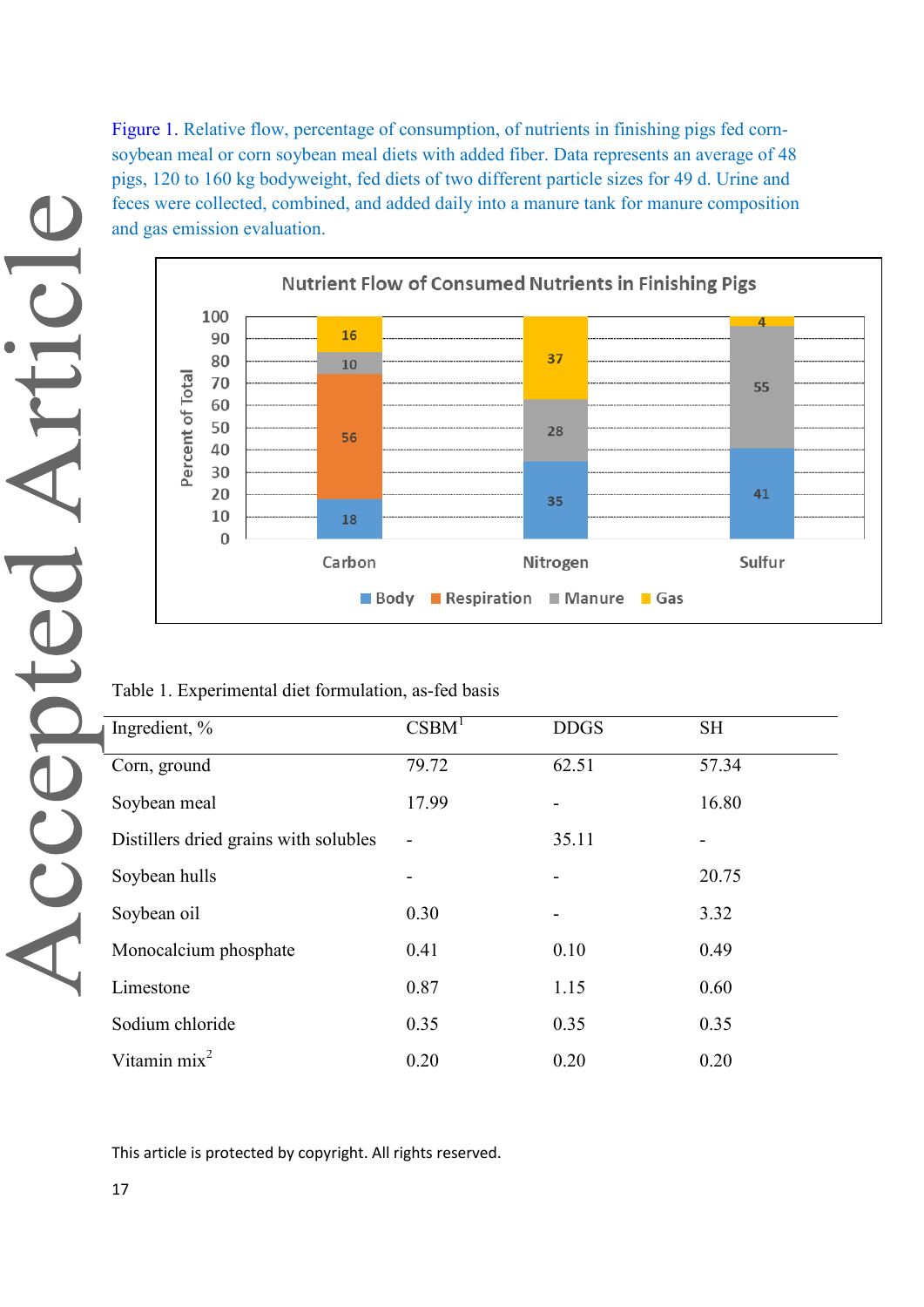| Trace mineral mix <sup>3</sup>         | 0.15   | 0.15   | 0.15   |
|----------------------------------------|--------|--------|--------|
| L-lysine HCl                           |        | 0.39   |        |
| L-threonine                            |        | 0.03   |        |
| L-tryptophan                           |        | 0.03   |        |
| <b>TOTAL</b>                           | 100.00 | 100.00 | 100.00 |
| Calculated composition                 |        |        |        |
| Metabolizable energy, kcal/kg          | 3,325  | 3,325  | 3,325  |
| Crude protein, %                       | 15.15  | 15.15  | 15.15  |
| Standardized digestible lysine, $\%^4$ | 0.62   | 0.62   | 0.62   |
| Calcium, %                             | 0.46   | 0.46   | 0.46   |
| Phosphorus, %                          | 0.42   | 0.39   | 0.41   |
| Standardized digestible P, %           | 0.21   | 0.21   | 0.21   |
| Sulfur, %                              | 0.18   | 0.32   | 0.18   |
| Neutral detergent fiber, %             | 8.7    | 19.0   | 19.0   |
| Analyzed composition                   |        |        |        |
| Carbon, %                              | 39.86  | 41.10  | 41.04  |
| Nitrogen, %                            | 2.33   | 2.48   | 2.37   |
| Sulfur, T                              | 0.19   | 0.21   | 0.19   |
| Neutral detergent fiber, %             | 6.39   | 12.33  | 17.96  |

 $1$ Abbreviations: CSBM = corn-soybean meal based diet, DDGS = diet containing corndistillers dried grains with solubles, SH = diet containing soybean hulls. Average diet particle size, μm: C-SBM, 615 -coarse and 364 fine; C-SBM-DDGS, 603-coarse and 352 fine; C-SBM-SH, 675-coarse and 408 fine.

<sup>2</sup> Provided per kilogram of complete diet: 6,125 IU of vitamin A; 700 IU of vitamin D; 50 IU of vitamin E; 3.0 mg of vitamin K; 56 mg of niacin; 27 mg of pantothenic acid; 11 mg of riboflavin; 0.05 mg of vitamin  $B_{12}$ .

<sup>3</sup>Provided per kilogram of complete diet: Zn, 165 mg as ZnSO<sub>4</sub>; Fe, 165 mg as FeSO<sub>4</sub>; Mn,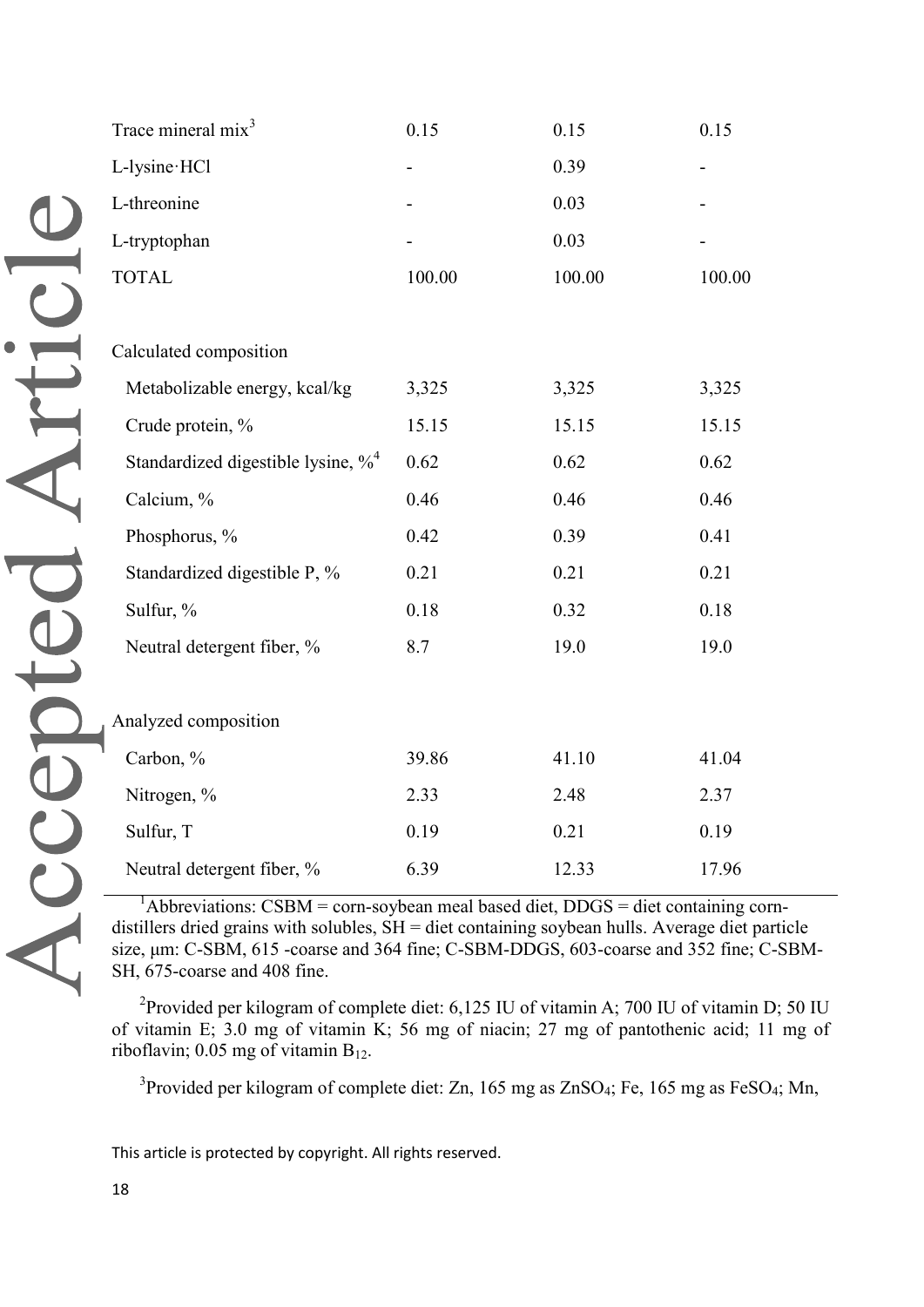39 mg as MnSO<sub>4</sub>; Cu, 16.5 mg as CuSO<sub>4</sub>; I, 0.3 mg as Ca(IO<sub>3</sub>)<sub>2</sub>; and Se, 0.3 mg as Na<sub>2</sub>SeO<sub>3</sub>.

 $4$ Diets formulated to a minimum of 0.59 sulfur amino acids:lysine, 0.66 threonine:lysine, 0.18 tryptophan:lysine, 0.54 isoleucine:lysine, 0.67 valine:lysine.

|                   |                       | Pig performance              |             |
|-------------------|-----------------------|------------------------------|-------------|
| Diet              | Average daily gain, g | Average daily feed intake, g | Gain:Feed   |
| CSBM <sup>2</sup> | 0.813                 | 2.832                        | $0.286^{b}$ |
| <b>DDGS</b>       | 0.806                 | 2.853                        | $0.282^{b}$ |
| <b>SH</b>         | 0.861                 | 2.777                        | $0.308^{a}$ |
| <b>SEM</b>        | 0.029                 | 0.037                        | 0.008       |
| P value           | 0.35                  | 0.34                         | 0.05        |
|                   |                       |                              |             |
| Particle size     |                       |                              |             |
| Coarse            | 0.781                 | 2.795                        | 0.278       |
| Fine              | 0.871                 | 2.846                        | 0.306       |
| <b>SEM</b>        | 0.024                 | 0.030                        | 0.006       |
| P value           | 0.01                  | 0.24                         | 0.01        |

Table 2. Pig performance as affected by diet composition and particle size<sup>1</sup>

<sup>1</sup>Initial body weight = 119.5 kg, SD = 8.0 kg; final body weight = 160.0 kg, SD = 10.2 kg. Each trial lasted 49 d with 8 observations for each of 2 groups of gilts, resulting in 16 observations per diet and 24 observations per particle size. Feed intake and gain:feed ratio based on as-fed basis.

 $2$ Abbreviations: CSBM = corn-soybean meal based diet, DDGS = diet containing corndistillers dried grains with solubles,  $SH =$  diet containing soybean hulls.

Values in a column not connected by the same letter within a column are significantly different at  $\alpha$  = 0.05.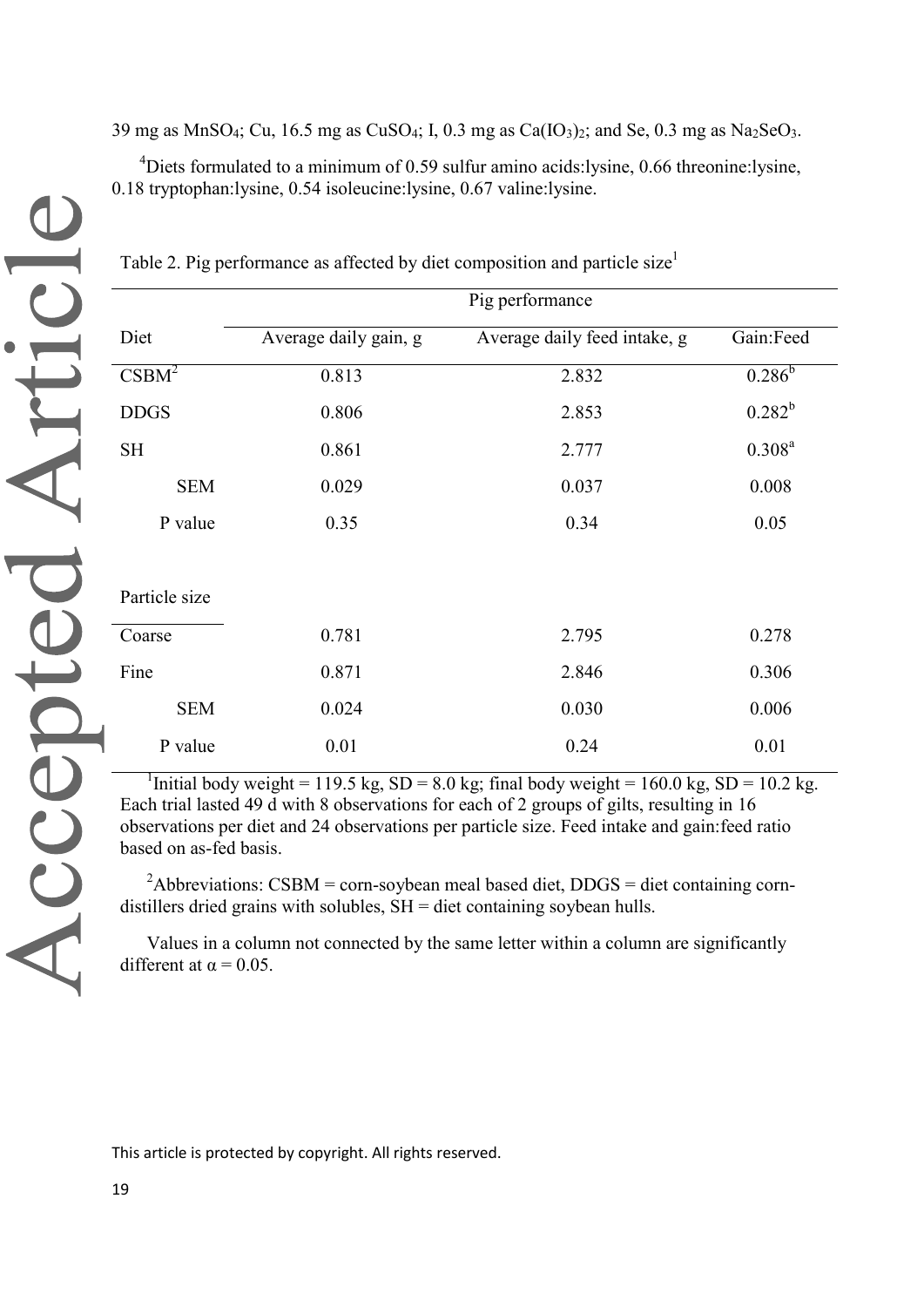|                   |                                   | $\mu$ M/g manure |                  |            |                   |                | Composition, g/L |                        |
|-------------------|-----------------------------------|------------------|------------------|------------|-------------------|----------------|------------------|------------------------|
| Diet              | Vol <sub>1</sub> , L <sub>2</sub> | $T, \n^{\circ}C$ | NH4-N            | Sulfide    | pH                | N              | $\mathcal{C}$    | S                      |
| CSBM <sup>2</sup> | 195                               | 16.5             | $357^b$          | $0.33^{b}$ | $8.15^{a}$        | $0.43^{\circ}$ | $2.67^{\circ}$   | $0.093^{\overline{a}}$ |
| <b>DDGS</b>       | 211                               | 16.4             | 446 <sup>a</sup> | $0.48^{a}$ | 8.01 <sup>a</sup> | $0.62^a$       | $3.99^{a}$       | $0.094^a$              |
| <b>SH</b>         | 210                               | 16.9             | 344 <sup>b</sup> | $0.35^{b}$ | $7.72^b$          | $0.53^b$       | $3.36^{b}$       | $0.074^b$              |
| <b>SEM</b>        | $\boldsymbol{7}$                  | 0.3              | 13               | 0.02       | 0.07              | 0.02           | 0.13             | 0.003                  |
| P value           | 0.20                              | 0.49             | 0.01             | 0.01       | 0.01              | 0.01           | 0.01             | 0.01                   |
| Particle size     |                                   |                  |                  |            |                   |                |                  |                        |
| Coarse            | 202                               | 16.5             | 406              | 0.41       | 7.87              | 0.57           | 3.80             | 0.089                  |
| Fine              | 209                               | 16.7             | 358              | 0.37       | 8.05              | 0.48           | 2.88             | 0.085                  |
| <b>SEM</b>        | 6                                 | 0.2              | 11               | 0.02       | 0.06              | 0.02           | 0.11             | 0.002                  |
| P value           | 0.38                              | 0.60             | 0.01             | 0.19       | 0.02              | 0.01           | 0.01             | 0.21                   |

Table 3. Manure characteristics as affected by diet composition and particle size<sup>1</sup>.

<sup>1</sup>Initial body weight = 119.5 kg, SD = 8.0 kg; final body weight = 160.0 kg, SD = 10.2 kg. Each trial lasted 49 d with 8 observations for each of 2 groups of gilts, resulting in 16 observations per diet and 24 observations per particle size.

<sup>2</sup>Abbreviations: CSBM = corn-soybean meal based diet, DDGS = diet containing corndistillers dried grains with solubles, SH = diet containing soybean hulls.

Values in a column not connected by the same letter within a column are significantly different at  $\alpha$  = 0.05.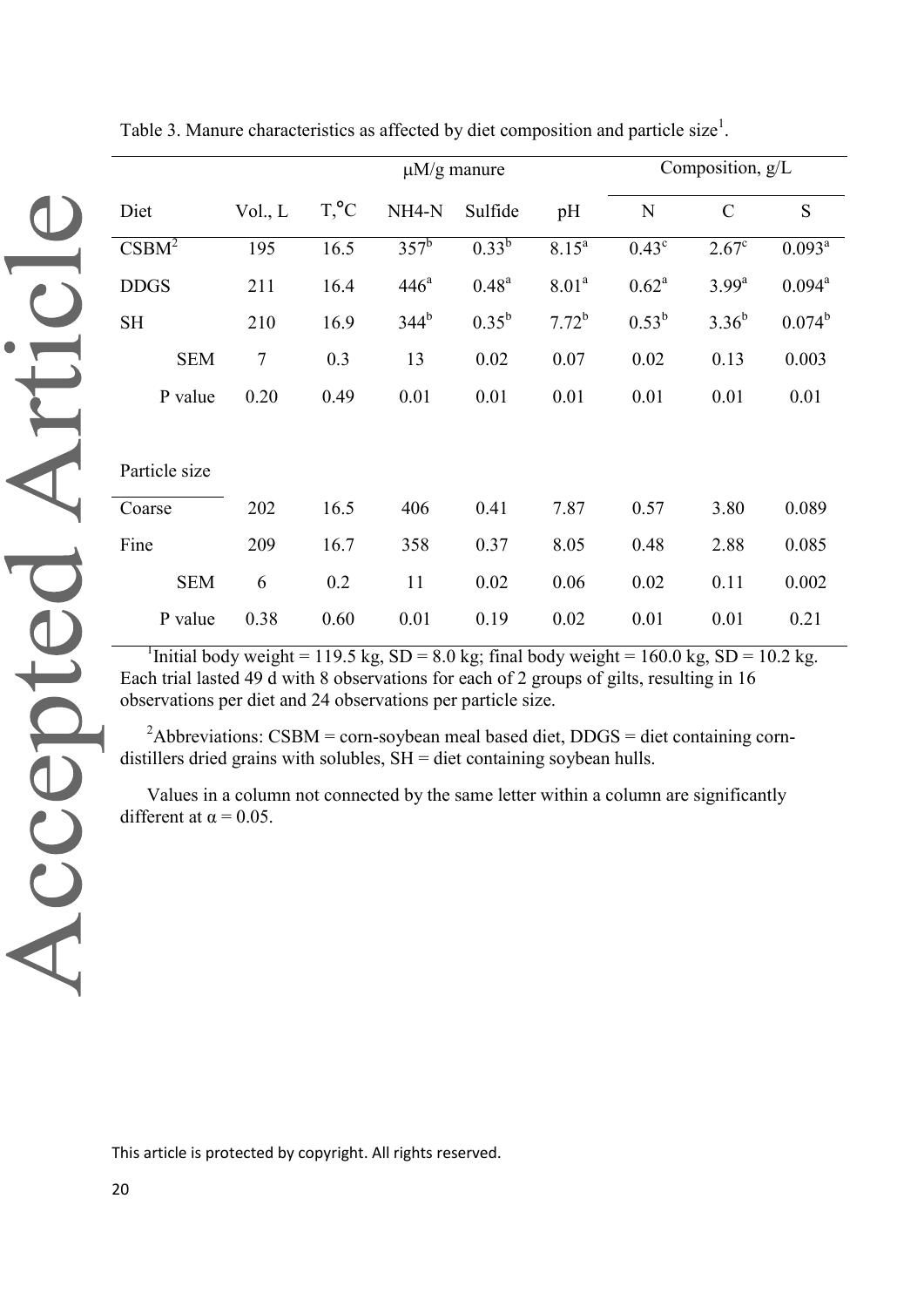|                   | Fatty acid, mmol/g wet wt. |                   |                 |                    | $\mu$ mol/g of wet wt. |                  |
|-------------------|----------------------------|-------------------|-----------------|--------------------|------------------------|------------------|
| Diet              | Acetic                     | Propionic         | <b>Butyric</b>  | Total <sup>3</sup> | Phenolics <sup>3</sup> | Indoles $3$      |
| CSBM <sup>2</sup> | 111 <sup>b</sup>           | 11 <sup>c</sup>   | $7^{\circ}$     | $136^b$            | 1.3 <sup>b</sup>       | $3.3^{ab}$       |
| <b>DDGS</b>       | 183 <sup>a</sup>           | $18^{\rm b}$      | $12^{\rm b}$    | $222^a$            | 1.6 <sup>a</sup>       | $2.4^{b}$        |
| <b>SH</b>         | 180 <sup>a</sup>           | $24^{\mathrm{a}}$ | 17 <sup>a</sup> | $232^a$            | $1.3^{b}$              | 5.0 <sup>a</sup> |
| <b>SEM</b>        | 15                         | $\mathbf{1}$      | $\mathbf{1}$    | 16                 | 0.1                    | 0.7              |
| P value           | 0.01                       | 0.01              | 0.01            | 0.01               | 0.03                   | 0.03             |
| Particle size     |                            |                   |                 |                    |                        |                  |
| Coarse            | 188                        | 22                | 16              | 237                | 1.5                    | 4.3              |
| Fine              | 128                        | 13                | 8               | 156                | 1.3                    | 2.9              |
| <b>SEM</b>        | 12                         | $\mathbf{1}$      | $\mathbf{1}$    | 13                 | 0.1                    | 0.6              |
| P value           | 0.01                       | 0.01              | 0.01            | 0.01               | 0.01                   | 0.08             |

Table 4. Major manure volatile compounds as affected by diet composition and particle size<sup>1</sup>.

<sup>1</sup>Initial body weight = 119.5 kg, SD = 8.0 kg; final body weight = 160.0 kg, SD = 10.2 kg. Each trial lasted 49 d with 8 observations for each of 2 groups of gilts, resulting in 16 observations per diet and 24 observations per particle size.

<sup>2</sup>Abbreviations: CSBM = corn-soybean meal based diet, DDGS = diet containing corndistillers dried grains with solubles, SH = diet containing soybean hulls.

<sup>3</sup>Total volatile fatty acids (acetate, propionate, butarate, isobutyrate, isovalerate, valerate, isocaproic, caproic, and heptanoic), phenols (phenol, cresol, ethylphenol, and propylphenol), and indoles (indole and skatol).

Values in a column not connected by the same letter within a column are significantly different at  $\alpha$  = 0.05.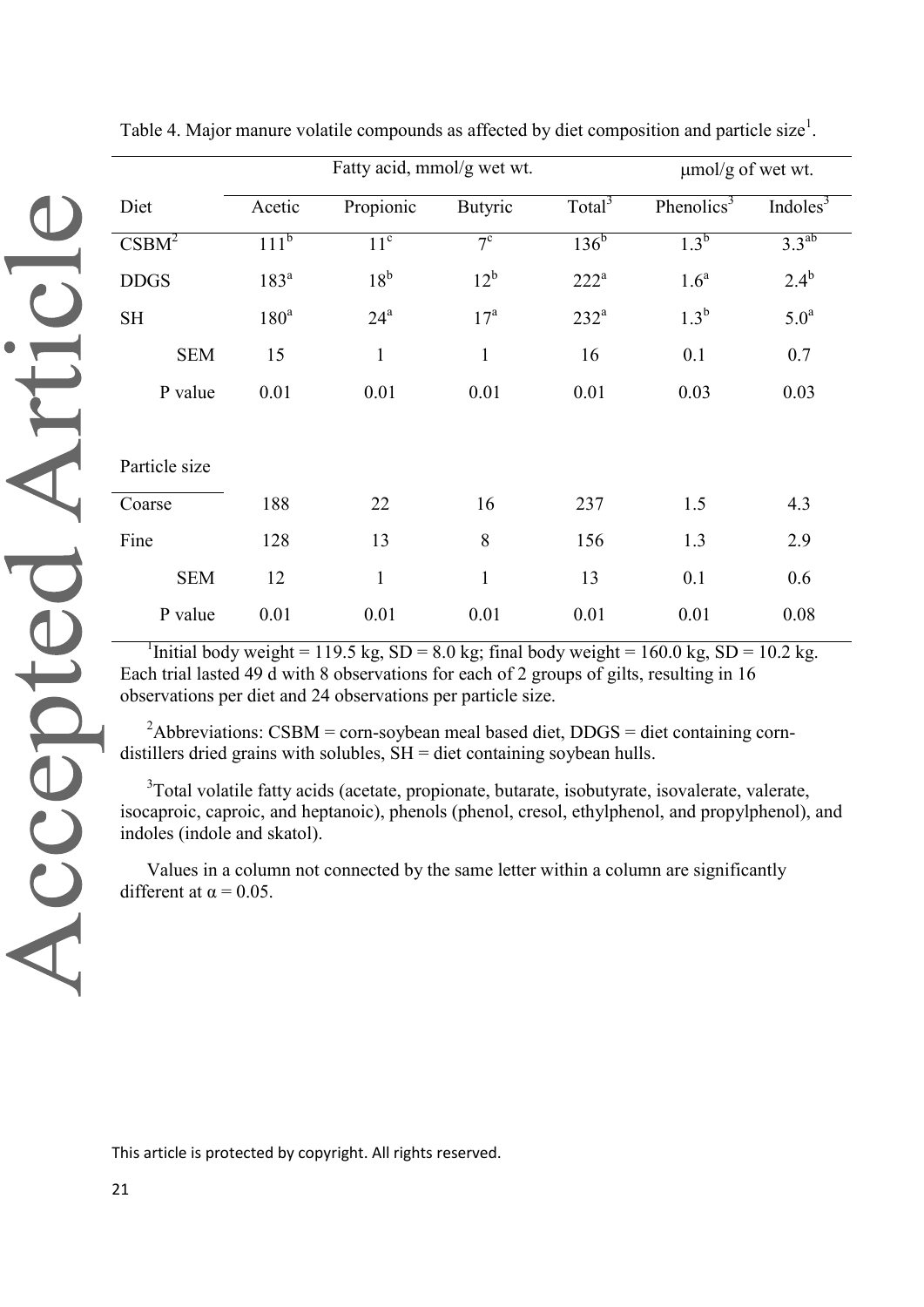| Diet              | NH <sub>3</sub>  | $H_2S$ | $VSC^3$ | VFA <sup>4</sup> | Phenols $4$       | Indoles $\mathbf{I}$ | VOC <sup>5</sup> |
|-------------------|------------------|--------|---------|------------------|-------------------|----------------------|------------------|
| CSBM <sup>2</sup> | $200^a$          | 0.69   | 1.72    | $1.36^{b}$       | $0.25^{ab}$       | 0.001                | 1.61             |
| <b>DDGS</b>       | 148 <sup>b</sup> | 0.61   | 1.76    | $2.19^{ab}$      | 0.30 <sup>a</sup> | 0.001                | 2.50             |
| <b>SH</b>         | $55^{\circ}$     | 0.54   | 1.63    | $2.89^{a}$       | $0.14^{b}$        | 0.001                | 3.04             |
| <b>SEM</b>        | 18               | 0.08   | 0.36    | 0.47             | 0.04              | 0.001                | 0.48             |
| P value           | 0.01             | 0.42   | 0.97    | 0.08             | 0.02              | 0.85                 | 0.12             |
|                   |                  |        |         |                  |                   |                      |                  |
| Particle size     |                  |        |         |                  |                   |                      |                  |
| Coarse            | 114              | 0.55   | 1.41    | 2.88             | 0.23              | 0.001                | 3.11             |
| Fine              | 154              | 0.67   | 2.00    | 1.42             | 0.24              | 0.001                | 1.65             |
| <b>SEM</b>        | 15               | 0.07   | 0.29    | 0.39             | 0.03              | 0.001                | 0.40             |
| P value           | 0.06             | 0.20   | 0.16    | 0.01             | 0.84              | 0.94                 | 0.01             |

Table 5. Major gas emissions, g  $d^{-1}$  AU<sup>-1</sup>, from manure as affected by diet composition and particle size<sup>1</sup>.

<sup>1</sup>Initial body weight = 119.5 kg, SD = 8.0 kg; final body weight = 160.0 kg, SD = 10.2 kg. Each trial lasted 49 d with 8 observations for each of 2 groups of gilts, resulting in 16 observations per diet and 24 observations per particle size.

<sup>2</sup>Abbreviations: CSBM = corn-soybean meal based diet, DDGS = diet containing corndistillers dried grains with solubles, SH = diet containing sovbean hulls. Data reported in g  $d^{-1}$  $AU^{-1}$ , with animal unit (AU) defined as 500 kg of animal weight.

<sup>3</sup>VSC, volatile sulfur compounds: sum of hydrogen sulfide, methanethiol, carbonyl sulfide, dimethyl sulfide, dimethyl sulfide, dimethyl disulfide.

<sup>4</sup>VFA, volatile fatty acids (acetate, propionate, butarate, isobutyrate, isovalerate, valerate, isocaproic, caproic, and heptanoic), phenols (phenol, cresol, ethylphenol, and propylphenol), and indoles (indole and skatol).

 $5VOC$ , volatile organic compounds = sum of VFA, phenols, and indoles.

Values in a column not connected by the same letter within a column are significantly different at  $\alpha$  = 0.05.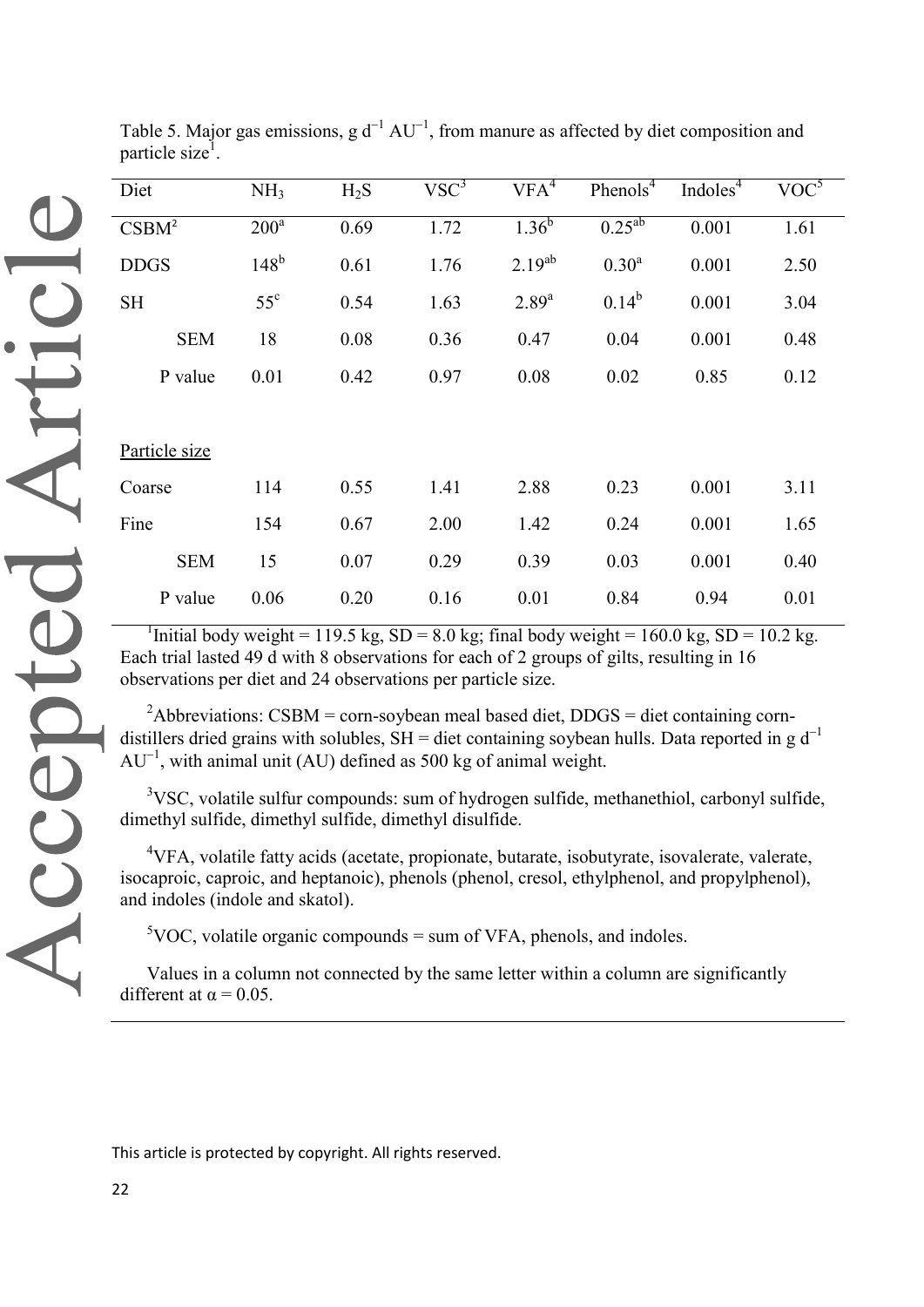| Diet              | CH <sub>4</sub> | $N_2O$ | CO <sub>2</sub> | $GHG-eq^3$ |
|-------------------|-----------------|--------|-----------------|------------|
| CSBM <sup>2</sup> | 27.9            | 1.45   | 2,629           | 3,759      |
| <b>DDGS</b>       | 30.7            | 1.27   | 2,293           | 3,437      |
| SH                | 33.5            | 1.42   | 3,031           | 4,291      |
| <b>SEM</b>        | 5.6             | 0.26   | 484             | 530        |
| P value           | 0.78            | 0.87   | 0.56            | 0.52       |
|                   |                 |        |                 |            |
| Particle size     |                 |        |                 |            |
| Coarse            | 31.8            | 1.49   | 2,482           | 3,722      |
| Fine              | 29.5            | 1.27   | 2,819           | 3,936      |
| <b>SEM</b>        | 4.6             | 0.21   | 395             | 433        |
| P value           | 0.73            | 0.47   | 0.55            | 0.73       |

Table 6. Greenhouse gas emissions,  $g d^{-1} AU^{-1}$ , from manure as affected by diet composition and particle size<sup>1</sup>.

<sup>1</sup>Initial body weight = 119.5 kg, SD = 8.0 kg; final body weight = 160.0 kg, SD = 10.2 kg. Each trial lasted 49 d with 8 observations for each of 2 groups of gilts, resulting in 16 observations per diet and 24 observations per particle size.

 $^{2}$ Abbreviations: CSBM = corn-soybean meal based diet, DDGS = diet containing corndistillers dried grains with solubles,  $SH =$  diet containing soybean hulls,  $AU =$  animal unit defined as 500 kg of animal weight.

<sup>3</sup>GHG-eq, green house equivalence; =  $CO_2 + (CH_4 \times 25) + (N_2O \times 298)$ .

Accepted Article